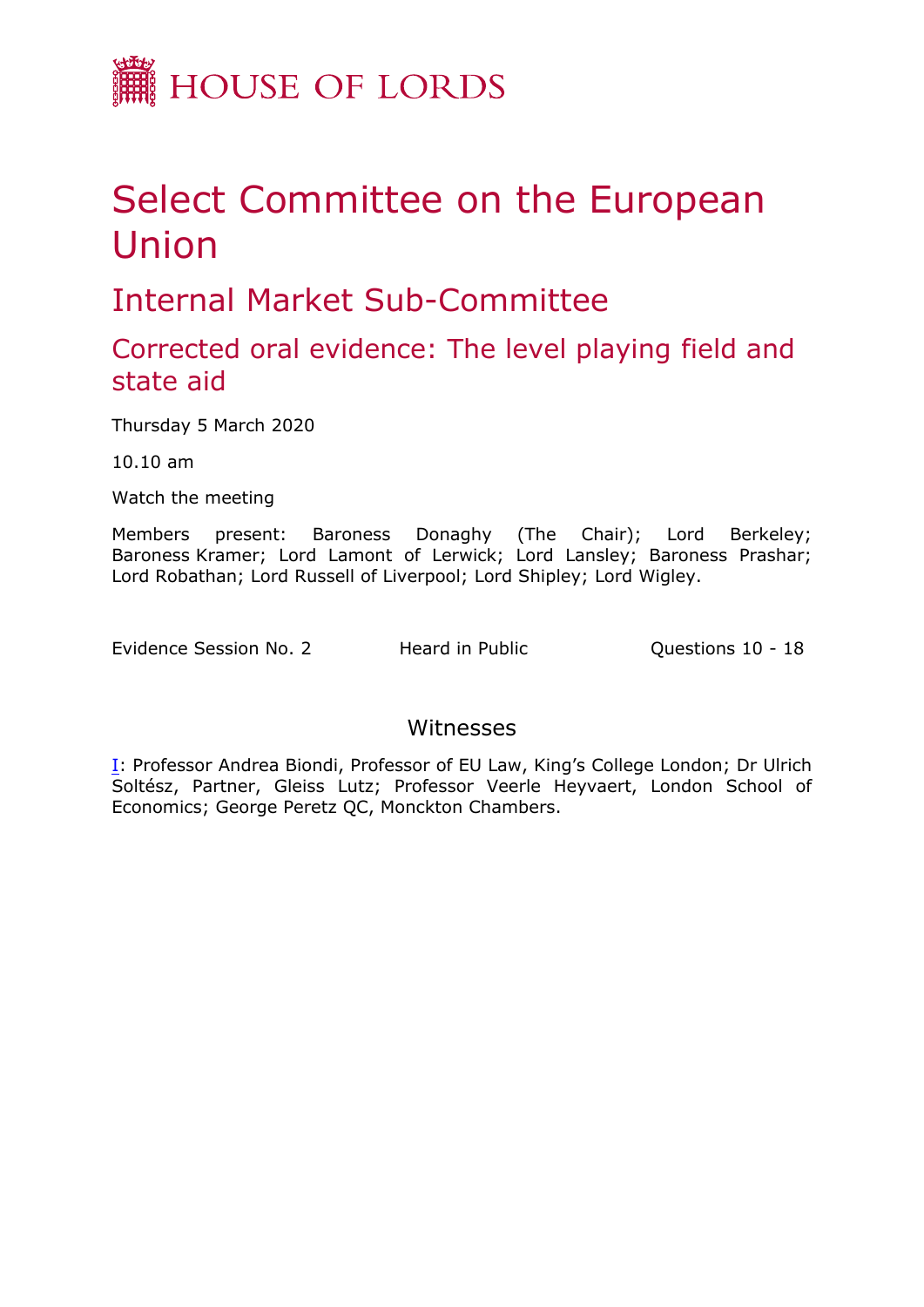## <span id="page-1-0"></span>Examination of witnesses

Professor Andrea Biondi, Dr Ulrich Soltész, Professor Veerle Heyvaert and George Peretz.

Q10 **The Chair:** Good morning, everybody. I welcome our witnesses to today's session. It is a continuation of our brief inquiry into the whole area of a level playing field and state aid, or subsidy as it is beginning to be called. It is very good to have you here. I remind you that this is a public session, so anything you say will be recorded. At the end, we will remind you that you can have a look at the transcript and let us know whether there is anything in it with which you are not comfortable.

Various members of the Committee have been allocated the questions, of which, hopefully, you have been given advance notice. It is for me to open. Do you think the EU has an order of priority for the different areas covered by the phrase "level playing field", whether it be labour, social protection, climate change, environment, health or other areas? What do you think is the rationale for the EU to toughen up on this, and what do you think could be the deal breakers? That is not very much to answer. If you want to make some opening remarks as well, please feel free to do so.

*Professor Veerle Heyvaert:* I am not going to indulge in long opening remarks but will just thank you for the opportunity to share and participate. I particularly appreciate it, because I believe that my colleagues are more versed in particular technical details of state aid, whereas I am more versed in the environmental aspects. I very much appreciate the opportunity to participate.

On the order of importance and whether there is prioritisation in the field of state aid competition, state-owned enterprises, social, employment and environmental standards, climate change and tax matters, they are certainly not in alphabetical order, but I do not think the ranking in the first clauses of the negotiation documents is very indicative. However, if we dig further into the text, clearly different degrees of intensity are being aimed at, and those are a much stronger indication of how seriously the EU takes the level playing field in this particular area. For example, in state aid provision itself, it wants to ensure the application of Union state aid rules to and in the United Kingdom. There, we have continued regulatory alignment with EU rules. That is the most forceful expression we find in the whole document of aspired closeness. If we compare it with provisions on state-owned partnership, there the mention is of continued partnership, which is different from saying alignment with EU rules specifically and seems to envisage slightly more flexibility and a slightly more co-operative arrangement.

There is a difference in the provisions between environmental protection on one hand and social, employment and tax provisions on the other hand. In environmental protection, the term is "non-regression provision", but there is allusion to scope for alignment on trans-boundary issues. There is explicit mention of the fact that the EU and the United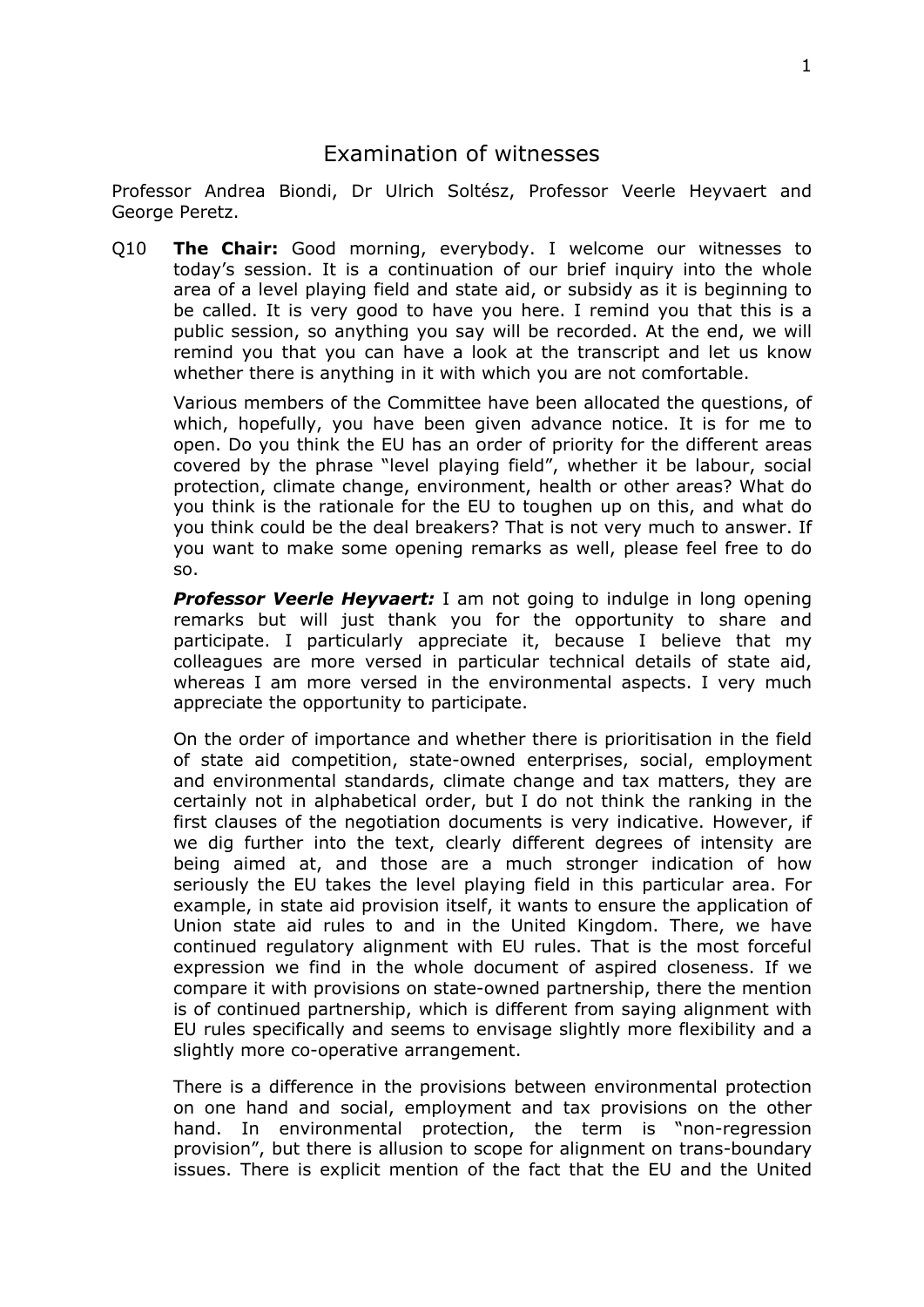Kingdom share a common biosphere in respect of cross-border pollution. That means, for example, that there should be scope to agree common standards at the end of the transition period, so a longer-term alignment is being referred to there. I did not find the same reference with regard to taxation or employment, for example. Arguably, that is quite a useful steer on how closely the EU envisages its relationship with the United Kingdom post Brexit.

As to why it is part of EU strategy and whether it is a deal breaker, there is a range of different considerations, from the more general to the more specific, regarding its relationship with the United Kingdom. Generally, a level playing field and concern about the potentially adverse impacts of regulatory competition has been part of the ethos of the European Community and the EU for generations. It has been part of the way the EU views fair competition. Basically, regulatory competition is not the kind of competition that is seen as benign. Arguably, the reason for that is that the global market for regulation is fraught with inefficiencies and deficiencies, and, because of that, competing on regulation tends to risk reducing the quality of regulation overall rather than enhancing it.

That is a basic, general point of view, which would play out just as much in the trade relationship with South Korea as it does with the UK, but the consequences of having regulatory competition can be relocation and reinvestment. The likelihood of, say, a Dutch firm relocating to the UK, if there is a more benign regulatory climate from the business perspective, is much higher than the likelihood of that firm relocating to Seoul.

*George Peretz:* A question that is conspicuous by its absence but is worth asking on level playing field and state aid is why the UK is not concerned about EU subsidies. If one looks at the history of subsidies and the amount of state aid that is given, the amount per head in almost all countries of the EU is higher than it is in the UK. Why is the UK not concerned? I think that gives you a clue as to why the EU is concerned.

The reason the UK is not particularly concerned about it is that the UK can, as it were, free ride on the back of EU state aid rules. Why is the UK not concerned about, for example, the French Government giving large grants to enterprises to locate in Paris? The reason is that, even though the objective might be to lure business from the UK, it would also lure business from Holland and, therefore, is flatly contrary to EU state aid rules. There is no way that the French Government would be allowed to do that. The UK is in a sense in the very fortunate position of being able to free ride—I think that is the right expression—on the back of EU state aid rules, because we can be pretty confident that EU countries will not be throwing subsidies around that would distort competition. They cannot, because the Commission would stop them.

A slight rider to that is that occasionally there are examples of cases where the EU will permit a state aid—for example, to encourage a particular enterprise to locate in an EU country when the EU is confident that the alternative is that the company will locate outside the European Union. At a seminar I attended last night, a partner in a well-known City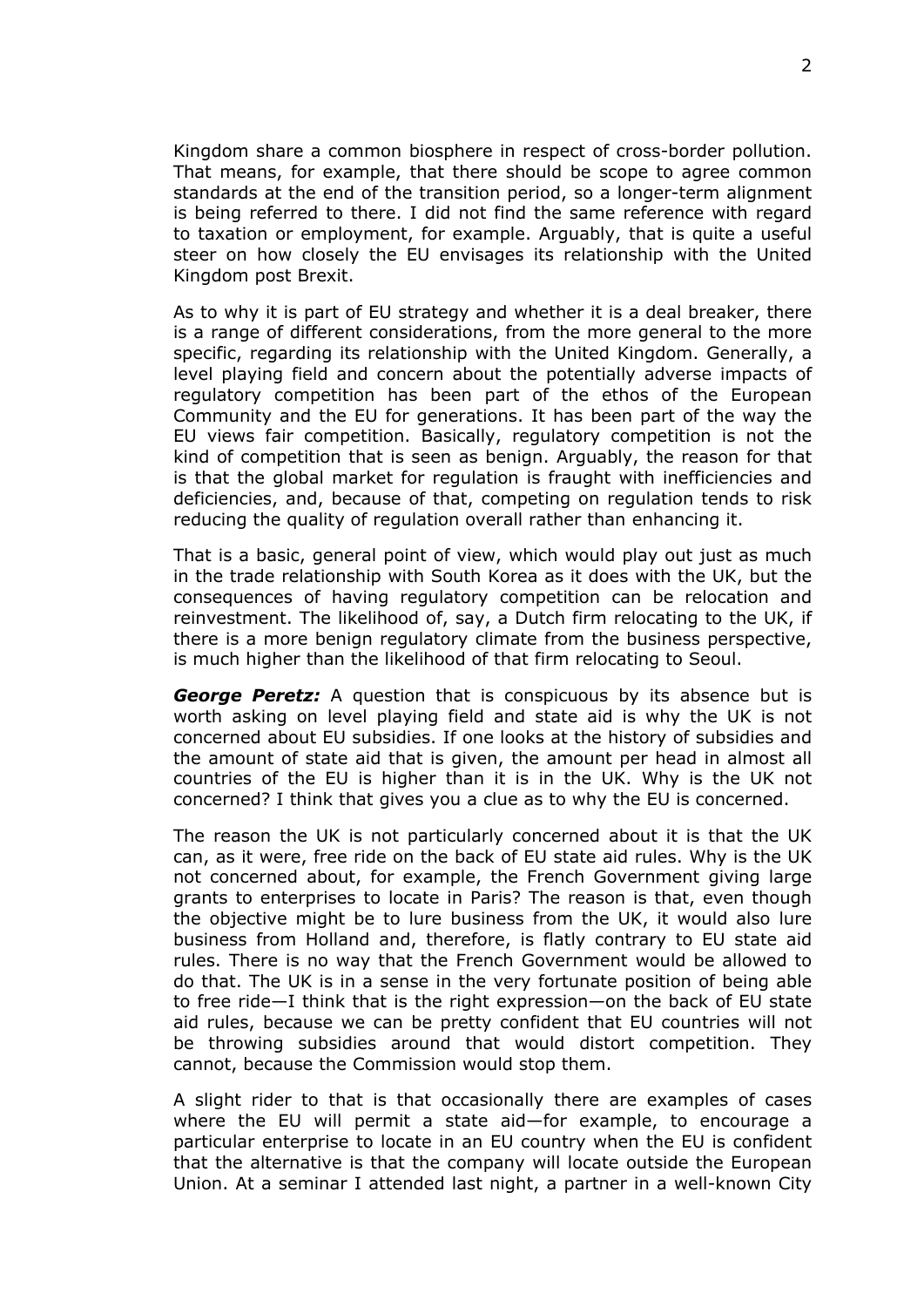law firm referred to a case he had been involved in where the EU had cleared aid given by Slovakia to an electric car plant to locate in Slovakia when it was clear that the alternative destination was Mexico. There will be examples of the EU allowing state aid to be granted when it is clear that the alternative is that someone will locate outside the EU, but that is a relatively rare case.

In the majority of cases, if a country is encouraging an industry to locate in its territory by grants, it will usually have an effect on other member states and, therefore, will be prohibited by the state aid rules. It is quite rare that it will be so focused that you can say that the only alternative to a company locating here is that some other non-EU state will get it. When one understands that, one can understand why the EU takes the point so seriously.

A number of members of this Committee are former Members of the House of Commons. This is the sort of question you have to ask yourself to see where the EU is coming from. An EU politician has to be able to sell domestically any deal that is done with the United Kingdom. A French politician would say, "We are not allowed to subsidise our widget manufacturers because we are stopped by the state aid rules, so what is to stop the United Kingdom throwing big subsidies at their widget manufacturers to enable them to subsidise their exports to France?" A French politician has to be able to answer that question; otherwise, the deal is probably not sellable.

**The Chair:** As you say, we have never pushed the existing system. Professor Biondi, do you have any points to make on this question?

*Professor Andrea Biondi:* Thank you for the opportunity to discuss state aid, which is becoming a little bit more fashionable than in the past.

To go back to the idea of priorities, I am not sure whether the EU has any specific priorities; the level playing field is essentially about trying to prevent both the distortion of trade and unfair advantages. Another dimension is the promotion of environmental protection, labelling standards and so forth. It is mostly about ensuring that one party does not undercut the other.

I am sorry to be so brutal, but state aid is mostly about money and costs that the state is taking on itself when they should usually be shouldered by undertakings. That means an immediate and measurable economic advantage for the undertaking. There might be no cost because the state might simply lower standards, but changing the law on standards, or non-compliance with international standards, has an impact that is a little less immediate. State aid is immediate; it is very tangible.

The other reason why I think state aid will be crucial is that it is an area of European law that applies across the board. According to the case law of the ECJ, it does not matter whether you are exercising regulatory competence that deals with environmental protection, taxation or level standards; it still has to be exercised in a manner compatible with state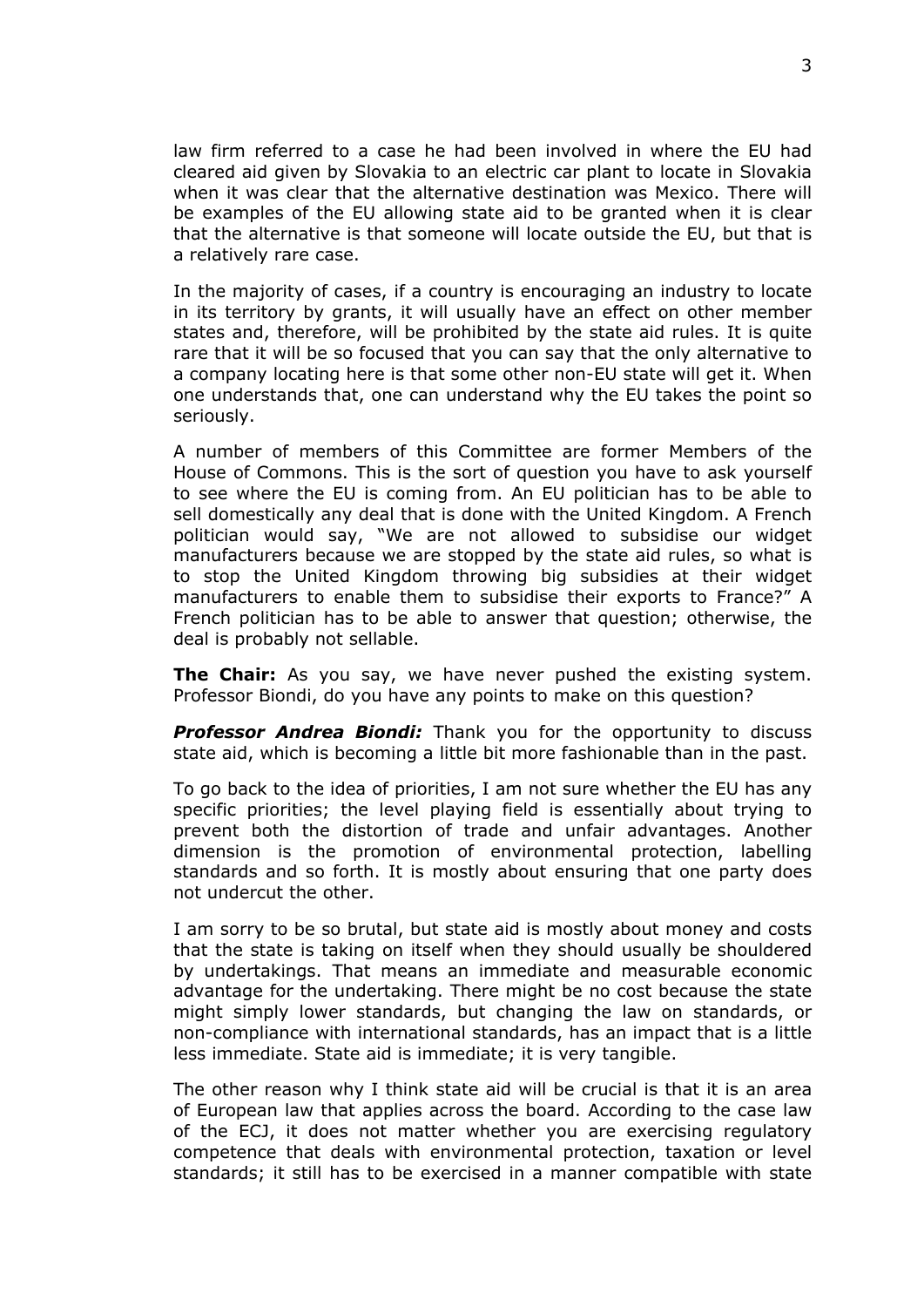aid law. There is a sort of cascade of state aid law effects on other policies. In my view, that will probably be one of the priorities in reality.

Why is the EU so concerned? One of the probable reasons was mentioned by George. A level playing field might have an element of political pressure. You are trying to persuade the other party to be good on the environment or on other standards. In this case, the UK is a very good, loyal citizen. It has been so loyal that the worry is: what if it becomes a little less loyal? It is a question of trust, and that makes sense. That is probably one concern.

The other important point is that state aid, looking more at experience on the continent, is also about ensuring the equality of member states. We need to ensure that everybody is treated the same. I find it quite reassuring that the European Union is putting such emphasis on state aid. Maybe that is because I am an optimistic person, but I hope it will be taken as meaning that the EU will still take state aid control very seriously.

**The Chair:** Dr Soltész, do you have anything to add?

*Dr Ulrich Soltész:* Thank you very much for inviting me. Being here is a great honour. I follow Brexit quite closely. Of course, my wife is British.

You asked why the European Union is toughening up. I do not have that perception. It was always on the table. Ironically, we had a state aid conference in Berlin the day after the Brexit referendum in 2016. A lot of British lawyers from the UK State Aid Law Association were there and it was absolutely clear. I think the first thing the Commission speaker said was, "If we have a future trade agreement, or whatever we have, we will have some type of mechanism", for reasons very well explained by my colleagues, "because we need a level playing field".

I think the term "level playing field" appears four times in the political declaration negotiated last October. Your Government are proud of this achievement. For most observers—obviously, I am not working for the Commission—it came as a bit more of a surprise that, in the guidelines for the negotiation published last week and the statement by the Government on 3 February, the Government were perhaps rejecting not the idea of a level playing field but the idea that there is a proper enforcement mechanism. That is pivotal to the European system.

We hear statements that the state aid rules are a tool to hold the UK back from becoming a dynamic competitor or to stop Britain unleashing its power. There are those close to or inside the Conservative Party who say that. I think the opposite is true, as George explained very well. The UK massively, and fairly, benefited from the system, in the financial sector for example.

As a law firm, we have been very heavily involved. To give just one example, in the 2000s the Commission stopped German support for the so-called Landesbanken, or public banks. British banks were complaining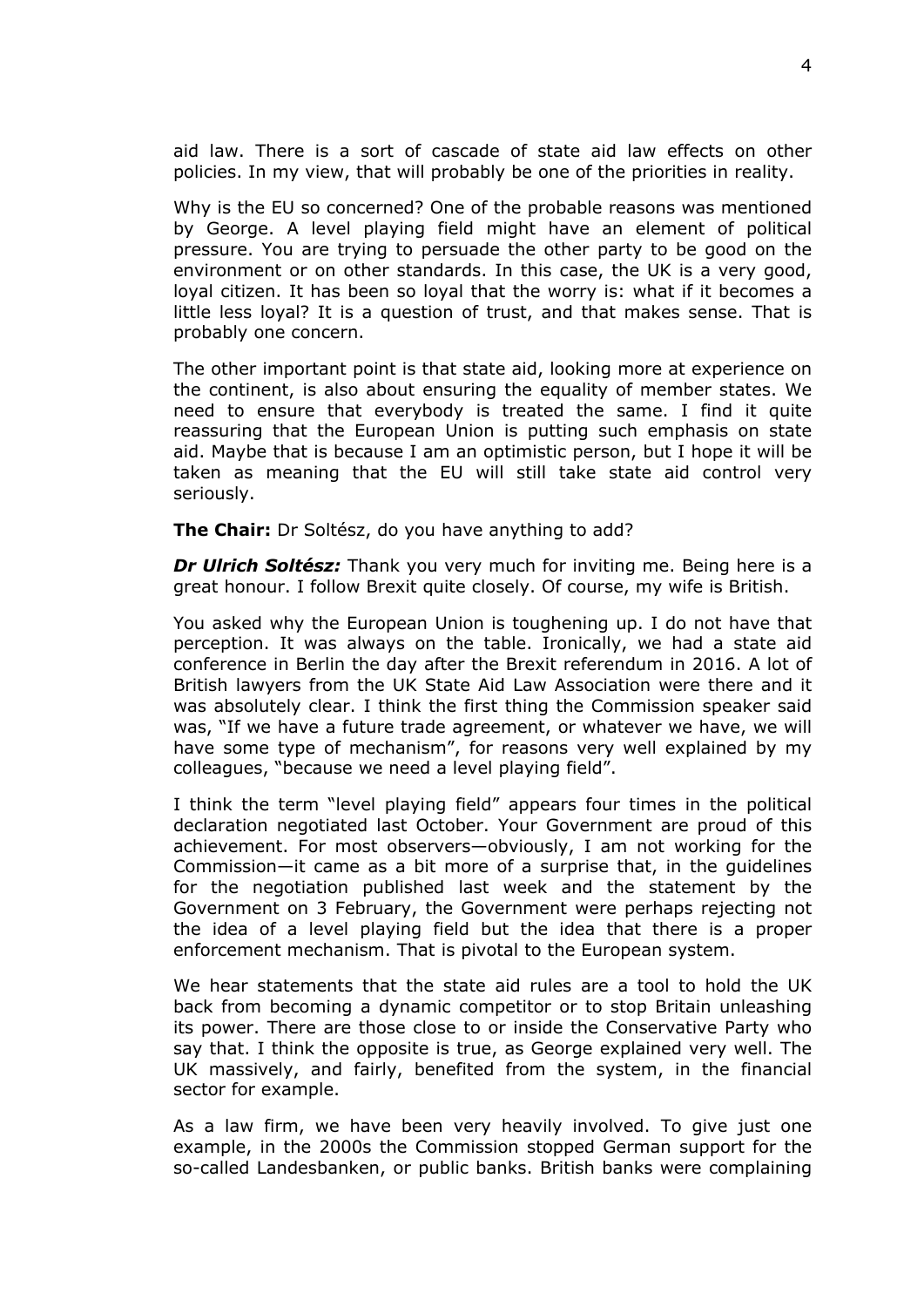as well. The subsidy was very distorting. Germany would never have abolished the subsidies. In the end, the Commission abolished them in 2000-01. If you look at the German banking market now, British banks are much, much stronger. When we have big infrastructure financing projects, there are always one, two, three, four or five big British banks in the room to finance it. The Landesbanken have been forced into privatisation and have downsized massively. That is something the Commission achieved.

There are a number of examples at the moment, such as the reports about the travel sector in the news this morning. Flybe stopped all its operations this morning. Some time ago, Thomas Cook, a 200 year-old company and a very well-known icon of British business, went bankrupt. That was not the fault of the Commission. The Commission never said, "Don't grant aid to these organisations". It was the UK Government who said, and I find it a very wise decision, "We don't have to support ailing companies". The Commission would say, "We don't have to support zombie companies".

The Germans think differently. Thomas Cook has a German subsidiary called Condor, which provides cheap flights and is a bit like Ryanair. Last year, the Germans gave Condor a loan of €380 million. It is ironic that at that point everybody was talking about Greta Thunberg and the Green Deal, but the Germans still did that. I think the British Government refused Flybe a loan of £110 million. You have a different perception. What you in the UK are doing, and have done for the past 47 years, is very sound and reasonable economic policy, and there is no reason to say that it has damaged or held back the British economy.

**Lord Lansley:** On the point about government loans to airlines, maybe I am wrong, but, as I understood it, the difference was between loans on commercial terms and loans not on commercial terms. If the distinction is being made between different kinds of loans, you cannot compare them and say that one Government provided a loan and another one did not. The point is that the British Government might well have offered a loan to Thomas Cook if it had been acceptable on commercial terms and stood a chance of repayment.

*Dr Ulrich Soltész:* I am sorry for not being clearer. What I was trying to say is that the British Government said that at that moment there was no possibility of granting a loan to those companies. I think it was the right decision. Do not get me wrong.

**Lord Lansley:** Was the loan to Condor by the German Government non-commercial?

*Dr Ulrich Soltész:* Yes. It was the Commission's decision; it approved the loan. It was a rescue aid decision and was limited to six months, but it was a non-commercial loan of €380 million, and it was backed by a German state guarantee. To clarify, there was no bank willing to grant it; it was granted by a German public bank—KfW.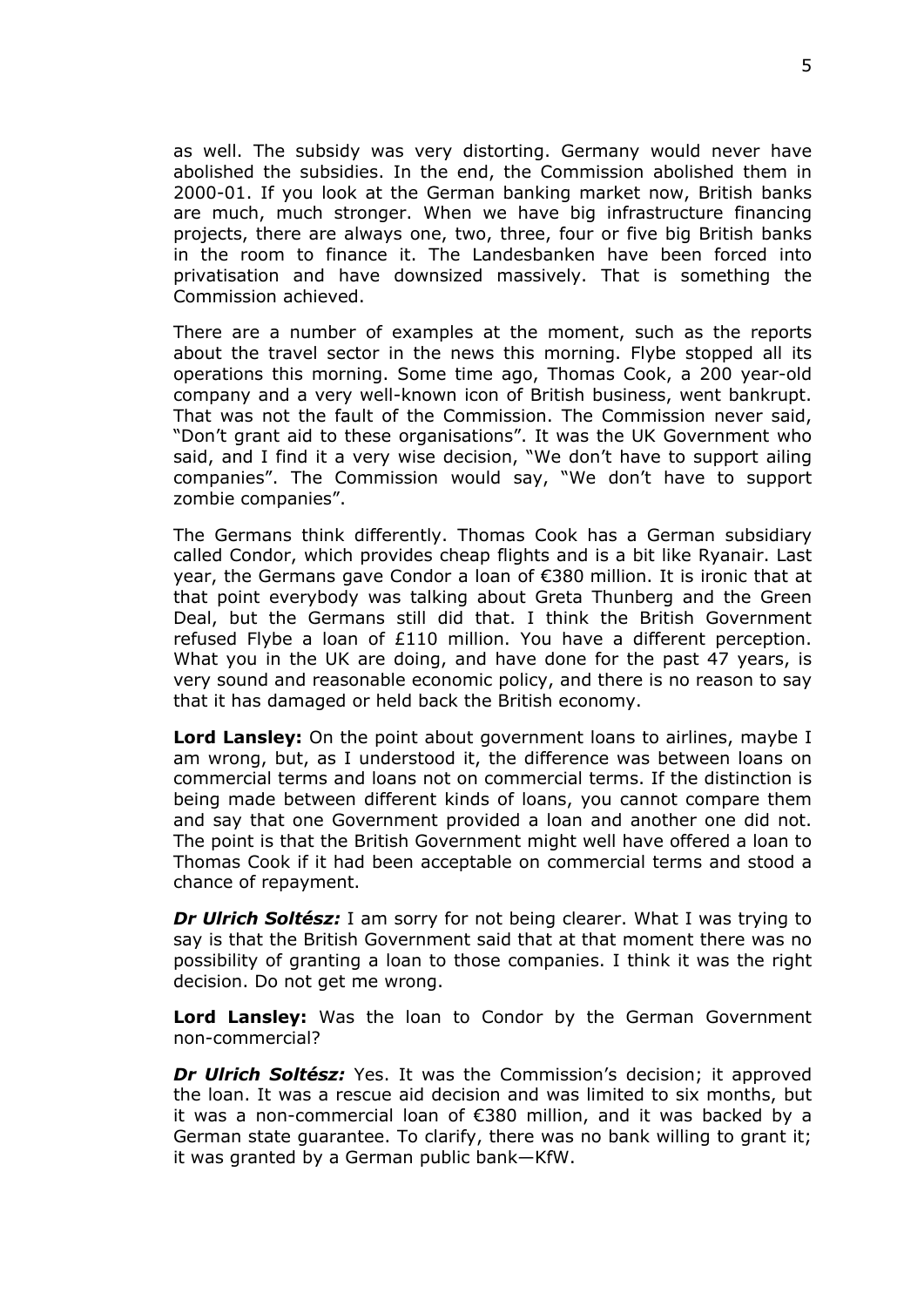**Lord Lamont of Lerwick:** I want to ask the two lawyers a question. Is the term "level playing field" a legal one? Does it have any legal meaning at all?

*Professor Andrea Biondi:* Between ourselves, I do not think anybody knows exactly what it means, and rightly so, because in reality what we are discussing are two radical visions of a level playing field. I see it more as laying down certain parameters, in negotiations for instance. I do not find it surprising that EU guidance refers to international standards and the European Union as a reference, because that is exactly what we have to work with. It is just a question of finding some kind of equilibrium, but, if you are looking for a very tight legal definition of what level playing field means, my personal view is that you will probably struggle to find one.

*George Peretz:* I have no idea what the French translation of it is. I think it is an Anglo-Saxon expression.

*Professor Andrea Biondi:* Sometimes you can translate it as fair competition, which is intriguing.

*Professor Veerle Heyvaert:* Typically, it is found in preambles rather than in actual provisions.

**Lord Robathan:** My question is a very short one and is perhaps for Dr Soltész. You mentioned Flybe. It has been said in the newspapers today that the Conservative Government cannot give aid subsidy to Flybe. Are you saying that is perhaps a slightly exaggerated statement?

*Dr Ulrich Soltész:* I have not seen the statement.

**Lord Robathan:** That is what is reported in the news.

*Dr Ulrich Soltész:* It is complex. There is a set of rescue and restructuring aid rules. What the Germans and French have done in many cases is grant rescue aid that is limited to half a year. That would contain state aid. It would not be on market terms. Broadly, within half a year the Government have to submit a so-called restructuring plan, which implies certain sacrifices, so to speak: the company has to downsize, restructure and lay people off, as Sabena, the Belgian airline, and Air France at some point, had to do years ago. They had to reduce the number of connecting flights. For example, Sabena stopped all African business; it was a big thing.

There are ways and means to do it, but it is fair enough for a Government like the UK Government to say, "No, we don't want to do that because we don't see Flybe as being of such importance". Do not get me wrong. I think the Germans have saved too many companies, with the rubber stamp of Brussels. There are a number of cases in the car industry—for example, Rover.

**The Chair:** I have to stop you with all the examples. Let us have a small statement by Professor Biondi and then we will move on.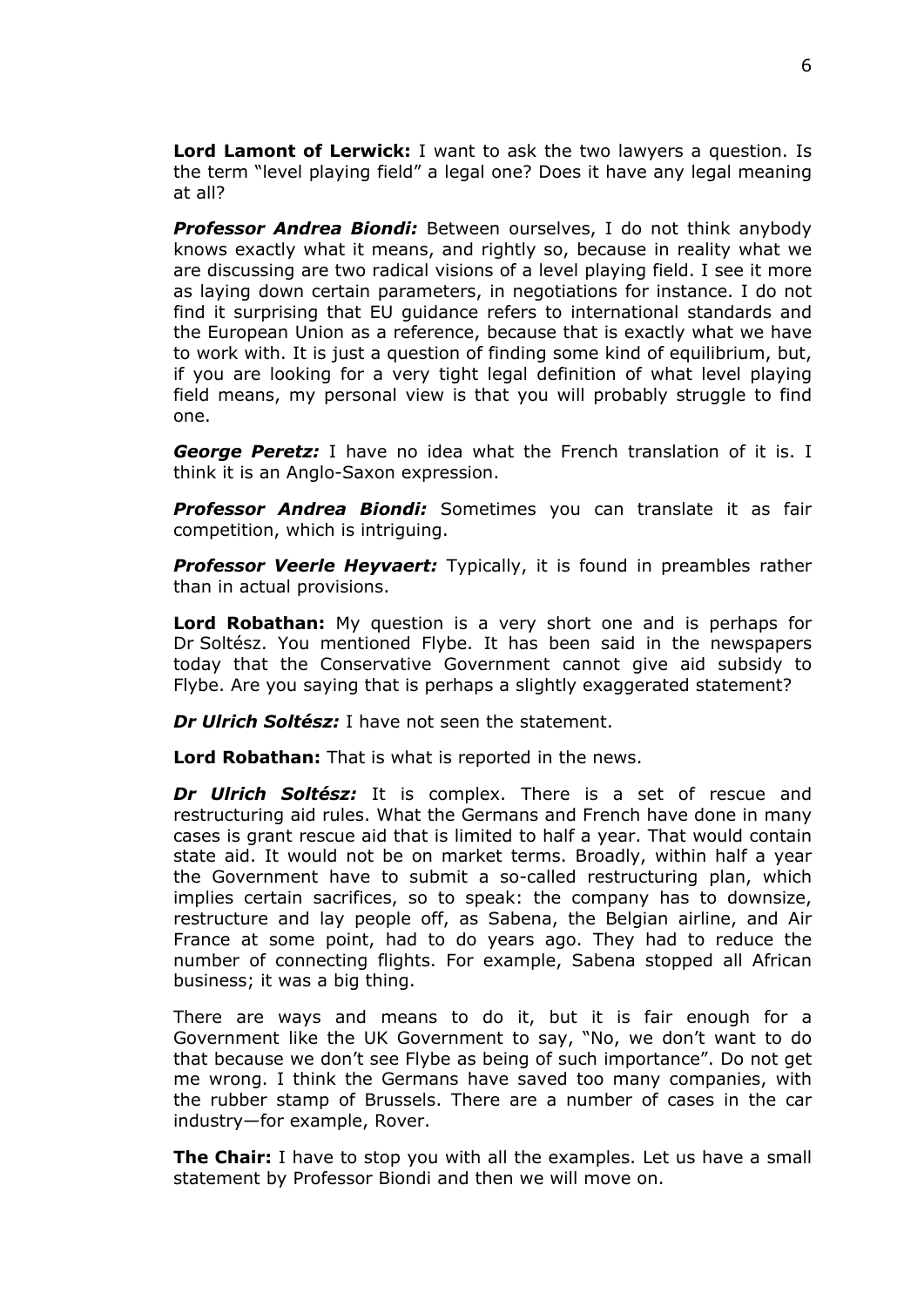*Professor Andrea Biondi:* The Government could easily subsidise the internal routes. They are regional connections, so it could be seen as a public service obligation. They can simply subsidise routes.

*George Peretz:* As they do between Cornwall and London already. To fill in some background to what Ulrich was saying, in state aid there are exemptions. The vast majority of state aid that is granted falls within exemptions. The block exemption regulation is the main one. If your grant or measure fits within that, that is fine. You do not have do anything; you can just do it; you do not need to go anywhere near the European Commission. The vast majority of aid that is granted falls within those provisions.

The Commission has issued guidelines, and this is where the rescue and restructuring-type aid fits in, which basically explain the criteria that the Commission will apply if you want to grant rescue and restructuring. You have to go to the Commission, but there are very detailed guidelines explaining what you need to show the Commission. If you can show the Commission that the business is viable in the long run, that it is going to restructure, suffer some pain and that all the benefit will not go to the shareholders, the Commission will go through the criteria and, if it is satisfied, it will say, "Fine, you can do it".

Q11 **Lord Russell of Liverpool:** We have usefully been veering towards the subject of my question, which is to do with business. I would like to focus not on businesses that are at death's door but on the majority of businesses that are doing very well, particularly those in the EU that do a lot of international trade.

Let us get away from the politics for a bit. In your experience and the interactions you have had with businesses, what are their views of where we are in the negotiations? Where are they afraid we might end up? Where would they like us to end up? What are you hearing from them? To what extent, if at all, are they successful in getting their point of view across to those in charge of negotiations?

*Professor Veerle Heyvaert:* I hear from businesses in the same way as you do, usually via the media, so I shall keep my response brief because my colleagues might have more detailed insights. I want to make a few points, especially with regard to EU businesses.

In the UK, there is a lot of concern. Not every business sees Brexit and the forthcoming negotiations in the same way. I am sure that is also the case in the EU. There might indeed be businesses that are very supportive of the Commission's stance on a level playing field; others are much more nervous and so worried about the prospect of no deal that they would be willing to sacrifice that in order to retain trade without tariffs and customs duties, for example. That is definitely going to be the case.

The question then is whether that is going to influence the Commission's negotiating position. A few factors have to be taken into account. First, there will be no unity on that view; and, secondly, the pressure would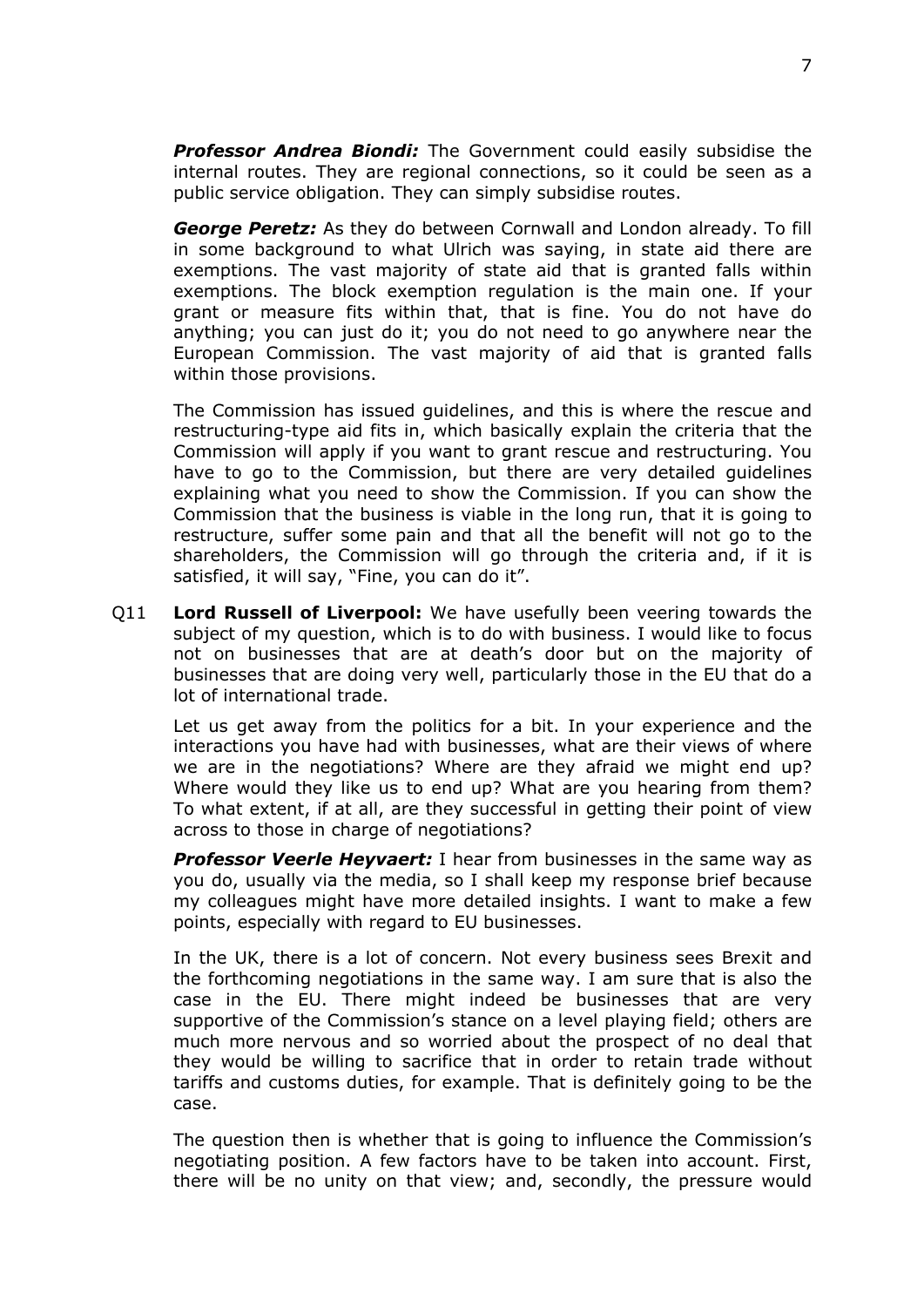have to be so great that it would translate into pressure by member states to make the Commission change its position. Just as we have a new Government here, we also have a new Commission and it has a fiveyear mandate. That is something to take into account. Another aspect is that the Commission is not seen in completely benign terms across the board, but it has a reputation for being very good on trade negotiations and gets a lot of credit for that. It can rely on quite a strong reputation, so that can insulate it a bit from pressures to switch and change course.

A final point to take into account is that, if EU businesses are so concerned about losing their smooth trade relationships with the UK that they will be willing to sacrifice the level playing field to get that deal, it means that for those businesses the greatest risk scenario—the real bogeyman at the door—is no deal. That is their greatest bogeyman. That is the default position. It means that they have a weaker hand to play than parties that are willing to accept a level playing field as a deal breaker. From a game theoretical point of view, it is questionable whether such voices would be successful in pushing the Commission away from its original position.

**The Chair:** Dr Soltész, this is very much your field.

*Dr Ulrich Soltész:* I have to give a very unhelpful answer. When talking to business over the past four years, Brexit was a major concern. I am sorry to be so blunt, but I am German: nobody I met, none of our clients, thought Brexit was a good idea, not only German but UK, Japanese and US businesses. I read in the papers that Mr Dyson in Singapore and others think it is a good idea. I think the chairman of Next said something similar. There might be people who think there is an upside to it, but I have not met them.

Of course, we have to accept Brexit; it is a democratic decision, but most of them when we talk about it are fed up with the subject. There is Brexit fatigue in Europe. They say, "We believe it is very important that there should be a level playing field"—by the way, there is no German word for it; it is an Anglo-Saxon expression, which is a good thing—"and state aid rules should be aligned as much as possible. We should have a common rulebook and some type of enforcement mechanism, whatever it is, which guarantees discipline". People are concerned; they do a lot of trade with the UK and it should stay that way in both directions. They are worried about being undercut, which is precisely the point my colleague made, and that undermines the whole system. Such a system can be built only on the principle of reciprocity.

*Professor Andrea Biondi:* Generally, state aid control has changed so much over the years, probably because of UK influence, that now it is not just a constraint on member states; it is a guarantee for business that money will not be spent or wasted on keeping alive artificially undertakings that cannot survive. Generally speaking, EU businesses see keeping state aid control as a guarantee for business itself. Personally, I am slightly more worried about the attitude of certain member states that might see it more as an opportunity to reshape EU industrial policy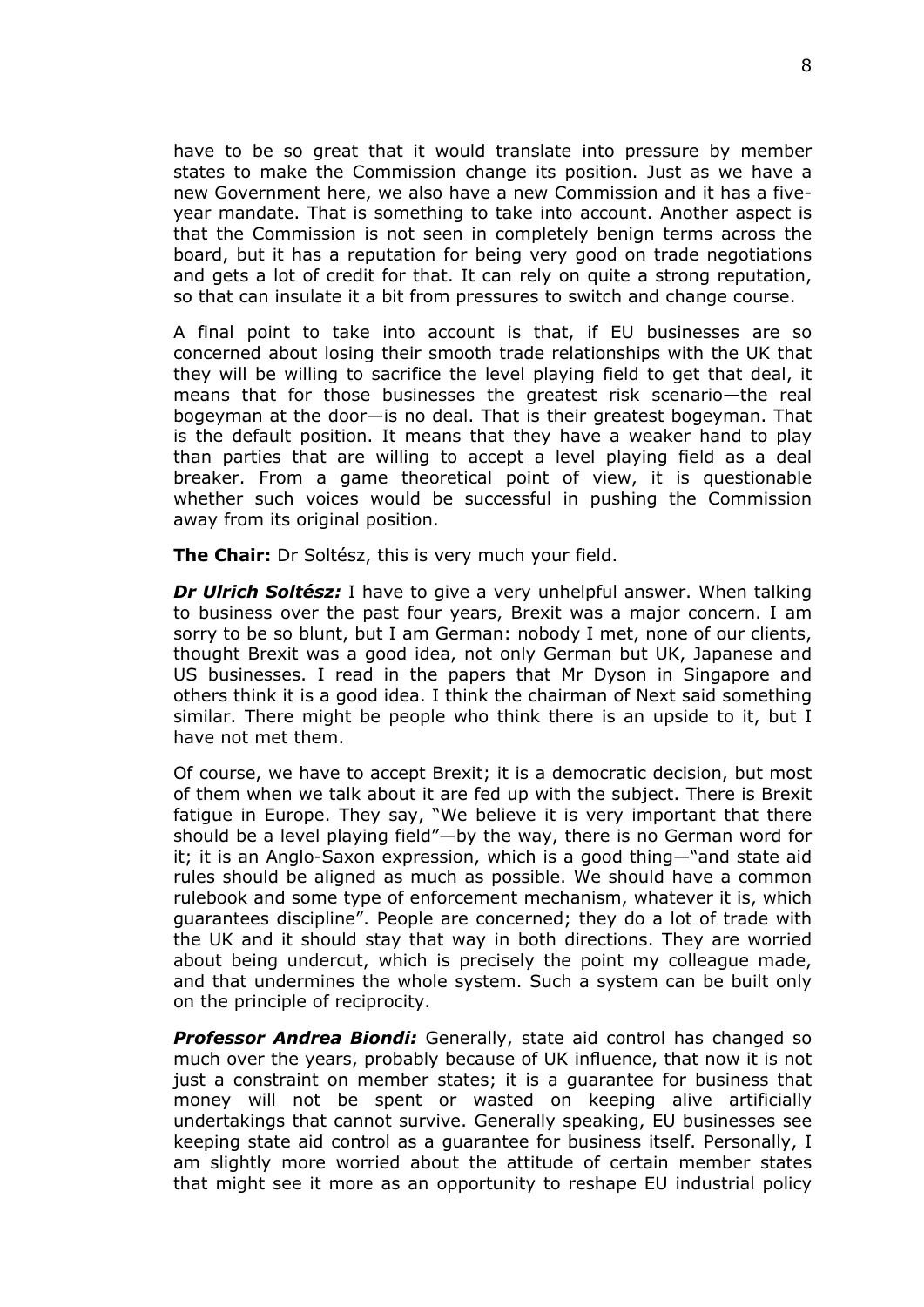than simply about business. In my view, business is quite happy with 90% of the rules on state aid control.

*George Peretz:* A number of people on the continent noted with concern the speech made by the Prime Minister in the election campaign in which he said that one of the things we can do after Brexit is buy British and support British companies much more than EU state aid rules permit. It is true that during the same election campaign the Conservative Party proposed some form of anti-subsidy regime, which perhaps we can discuss later, but I am not sure that that message got over quite as much as the buy British and support British companies message.

I do not want to make political comment, but I was on a panel yesterday, one member of which was Victoria Hewson of the IEA, whom some of you know. She is a Conservative and I simply report what she said. She made the point that there is a tension within the current Government between people who appear to be very keen to support subsidies, at least for some types of British business, and others who follow a more free-trade and non-interventionist tradition. I am not entirely sure that that subtlety is necessarily appreciated; sometimes only one side of that debate is perceived on the continent.

**Lord Shipley:** I want to explore an assumption that I think two of you have expressed, which is that there is great concern about no deal within the EU. Can I describe to you a possible different scenario? If you are a German, French or Italian car manufacturer, is it not in your interest to have no deal so that there will be tariff barriers against British car manufacturers? A lot of people are very concerned about the collapse of the British car industry in the context of no deal and tariff barriers, so might they not sell even more cars if there was no British car industry?

*Dr Ulrich Soltész:* The reality is more complex. For example, we have clients who have complicated tier 1, tier 2 and tier 3 automotive supplytype relationships. A lot of companies with subsidiaries in the UK would be hit very hard by any type of tariff in both directions. We have a lot of clients who have subsidiaries in the UK and complex value chains. Of course, you can pick certain advantages, and the issue you highlighted might be helpful in that particular case, but, overall, they say clearly that the consequences of a hard Brexit would impact both sides of the channel very, very negatively.

It is not only about customs; it is also about non-tariff barriers. Companies that produce products in the UK can easily sell them in Europe without special approval. A Japanese company, one of our clients, has a huge subsidiary in the UK and is importing and manufacturing. It uses the subsidiary as a base for all its European operations; if it sells a device to Latvia or wherever, it does not need certification from the Latvian Government because it is an internal market. I know this is all decided and I do not want to question it, but you asked how people feel about it. People say it is a shame for many reasons that Brexit happened and they are just trying to limit the damage.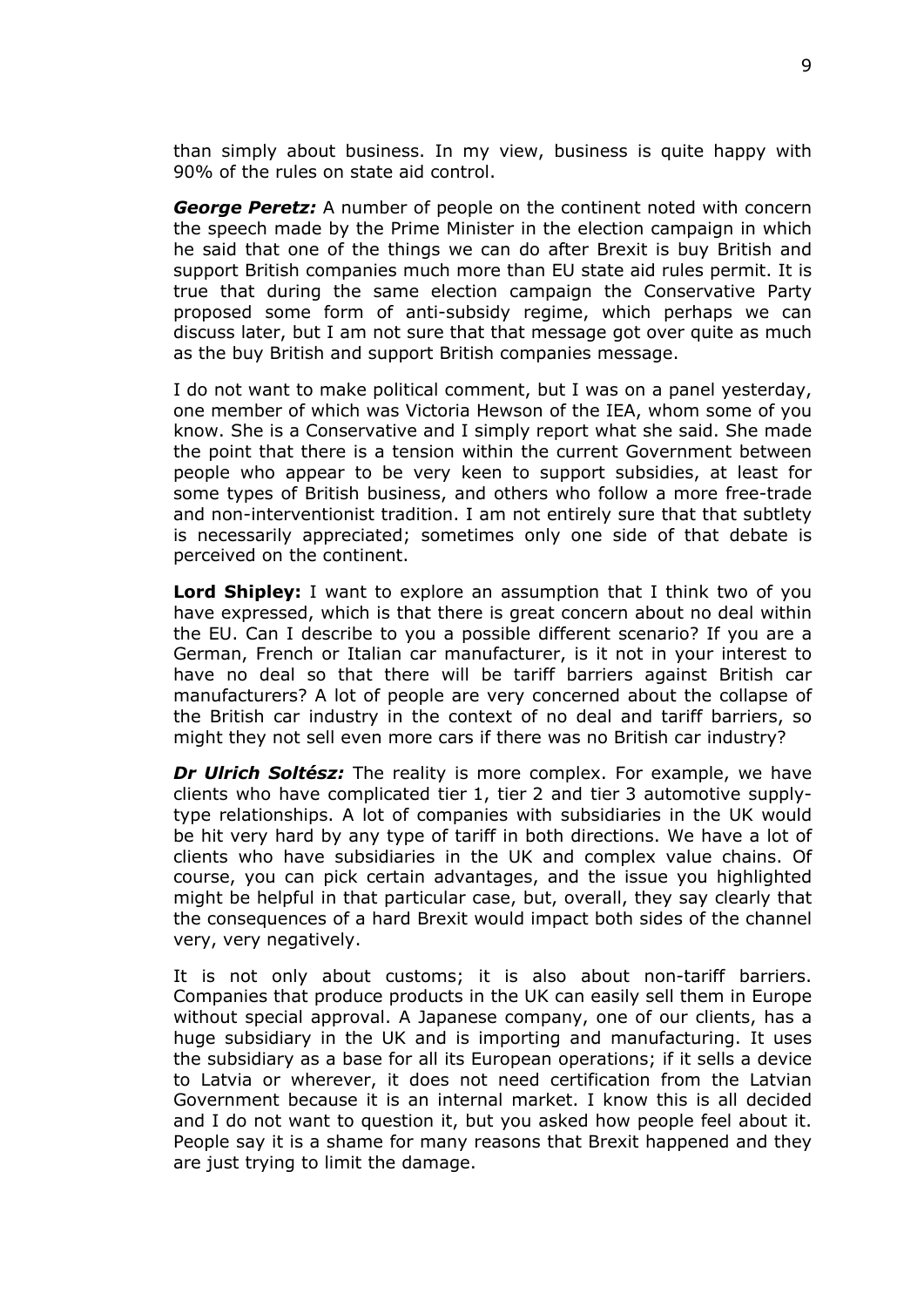*Professor Veerle Heyvaert:* Companies need to survive in the short term and long term. The kind of pay-offs you mention, Lord Shipley, may be long-term ones, but they do not present in the short term. Having a drastic change of circumstances will be hugely disruptive and overwhelming for sectors for business.

Q12 **Lord Lamont of Lerwick:** On the basis of the Council negotiating directives, what would be the role of the UK independent enforcement authority requested by the EU, and what would be its relationship with the EU Commission? To put it another way, if there were no Brexit, would we have an authority over state aids? We have managed perfectly well for many years, as Mr Peretz said, not subsidising industry; we have observed extraordinary discipline. Why would we have an authority to discipline ourselves were it not for the fact of Brexit? Why is this authority really needed?

*George Peretz:* In the EU, no member state has a domestic state aid authority because it is all done by the Commission. The only slight exception I have ever been able to find is that, in Spain, the Spanish competition authority is able to report on possible state aid. That is it; there is simply nothing else, because the Commission's powers in this area are sufficient to control state aid across the board.

The issue of an independent state aid authority arises only in relation to states outside the EU. The UK is not the only one. Turkey, Ukraine and a number of the Balkan states that are planning to accede to the EU already have independent domestic state aid authorities that are required to follow EU state aid law and policy. The distinction is quite important; it is both law and policy. They follow the whole of the policy guidelines as to what type of aid can be approved. It is a model for which there are precedents, but they are all outside the EU.

The need for an independent competition authority arises only if you are outside the EU, and indeed the EEA, which has the EFTA Surveillance Authority. Under the Northern Ireland backstop as agreed by the Theresa May Government, the arrangement would have been that the Competition and Markets Authority was the independent UK state aid regulator with all the powers the Commission has, including, strikingly, the power to declare an Act of Parliament contrary to the state aid rules. That is the power the Commission has in the EU system, but the CMA would have had it under the Northern Ireland backstop. I was surprised that that was never quite picked up, because it was fairly startling.

The Competition and Markets Authority would also have had to act in very close liaison with the Commission. To put it bluntly, it would have had to send all its decisions, before they were taken, to the Commission to be marked. That is not the phrase used in the draft, but effectively that is what it was. The Commission would say yes or no, and the Competition and Markets Authority was under a duty to take "utmost regard" of what the Commission said, which in effect meant you had to have a very, very good reason for doing something different.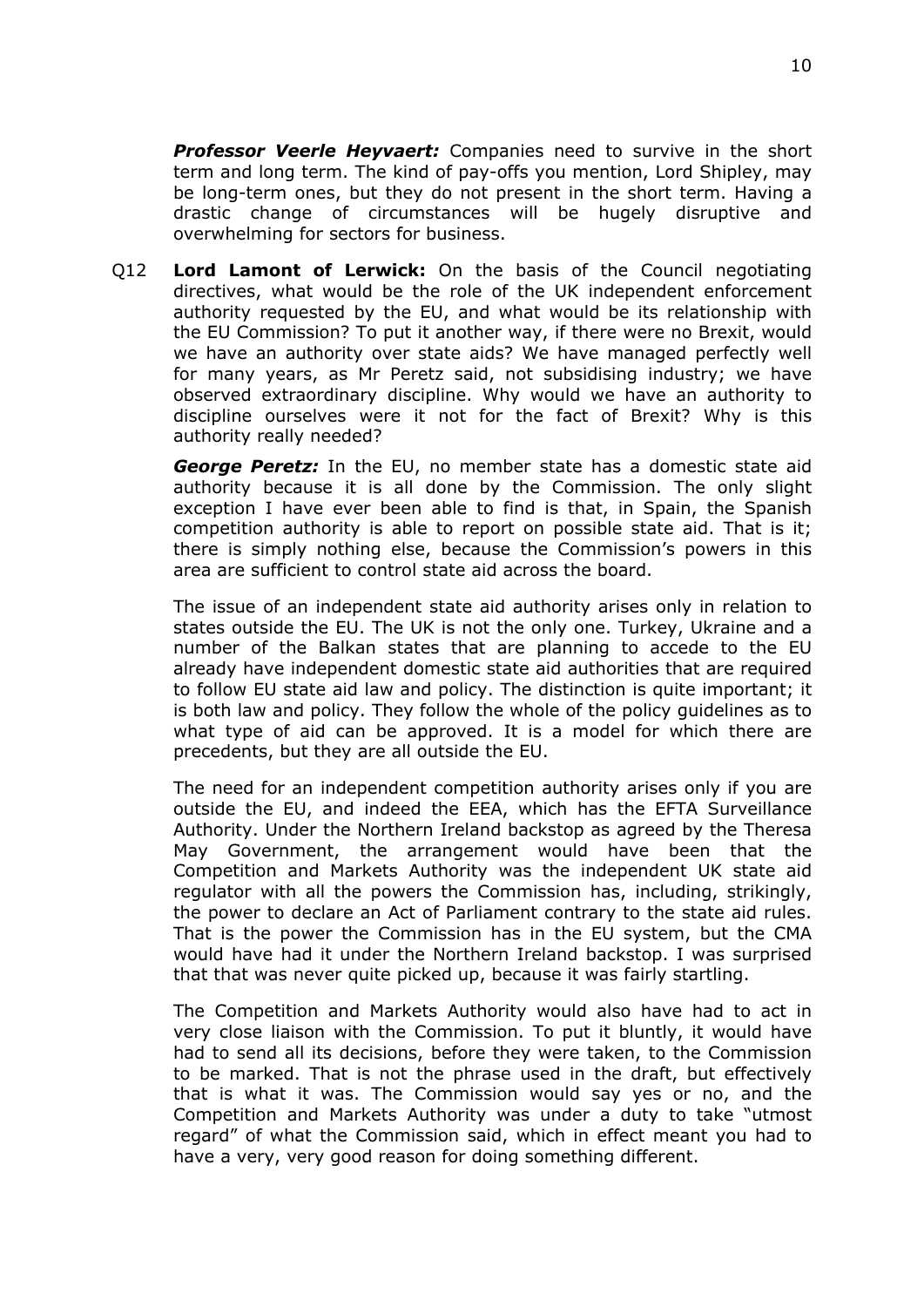That is a model that a previous UK Government agreed, and it may be the sort of thing the EU has in mind. You may detect from my note of scepticism that I am not entirely certain that that model would ever have been sustainable if the Theresa May arrangement had gone through. There are problems with the CMA having, to put it bluntly, power to strike down an Act of Parliament. I am not sure that would have worked.

Maybe that is what the EU has in mind, but what the EU would settle for is a much more difficult question. From memory, the mandate talks about co-operation with the Commission. That can mean anything. It could be an arrangement to meet every now and then to discuss issues of common concern. That is probably very sensible; it is hard to object to that, but if it means anything more, there might be political problems. In the end, what one is prepared to live with is a political judgment. There might be more political problems with that.

**Lord Lamont of Lerwick:** In my experience, the UK regime operating with the EU has been pretty flexible. You get awkward cases such as the help to the automobile industry in the 1990s. On the face of it, you might argue that there was a very strong case against that, but for political reasons the Government wanted to do it and the EU authorities recognised the political pressure in the UK. It probably did not strictly accord with the rules. None the less, it operated as a system. It is quite difficult to imagine an independent system such as an industrial OBR telling the Government what they can and cannot subsidise. It is quite difficult to see that as a political reality.

*George Peretz:* The draft state aid regulation published by the previous Government in the event of no deal—a separate regime set up on that hypothesis—was going to replicate the EU state aid regime domestically, but with no role for the Commission because it was a no-deal scenario. In that case, there was an interesting balance between the Secretary of State, who was to be given power to set policy, and the CMA, which would have had a role simply in implementing that policy. Quite how that would have worked one does not know, but in the EU system both roles are held by the Commission, which both sets policy and applies it to individual cases.

What the UK Government are proposing, which we will come to later, is a very interesting question. There is a proposal for an anti-subsidy regime, and that sort of issue will have to be thought through domestically. What is the right balance between the overall direction of policy, which one might say ought to be set ultimately by politicians, and its application to individual cases where it may be right for politicians to stand back a bit? The whole point of having an independent authority looking in detail at a case is that it will know the facts much better. It is a decision we will have to make.

**The Chair:** I know these answers are very complex. I am trying to ensure that everybody has their say. Professor Biondi wants to come in.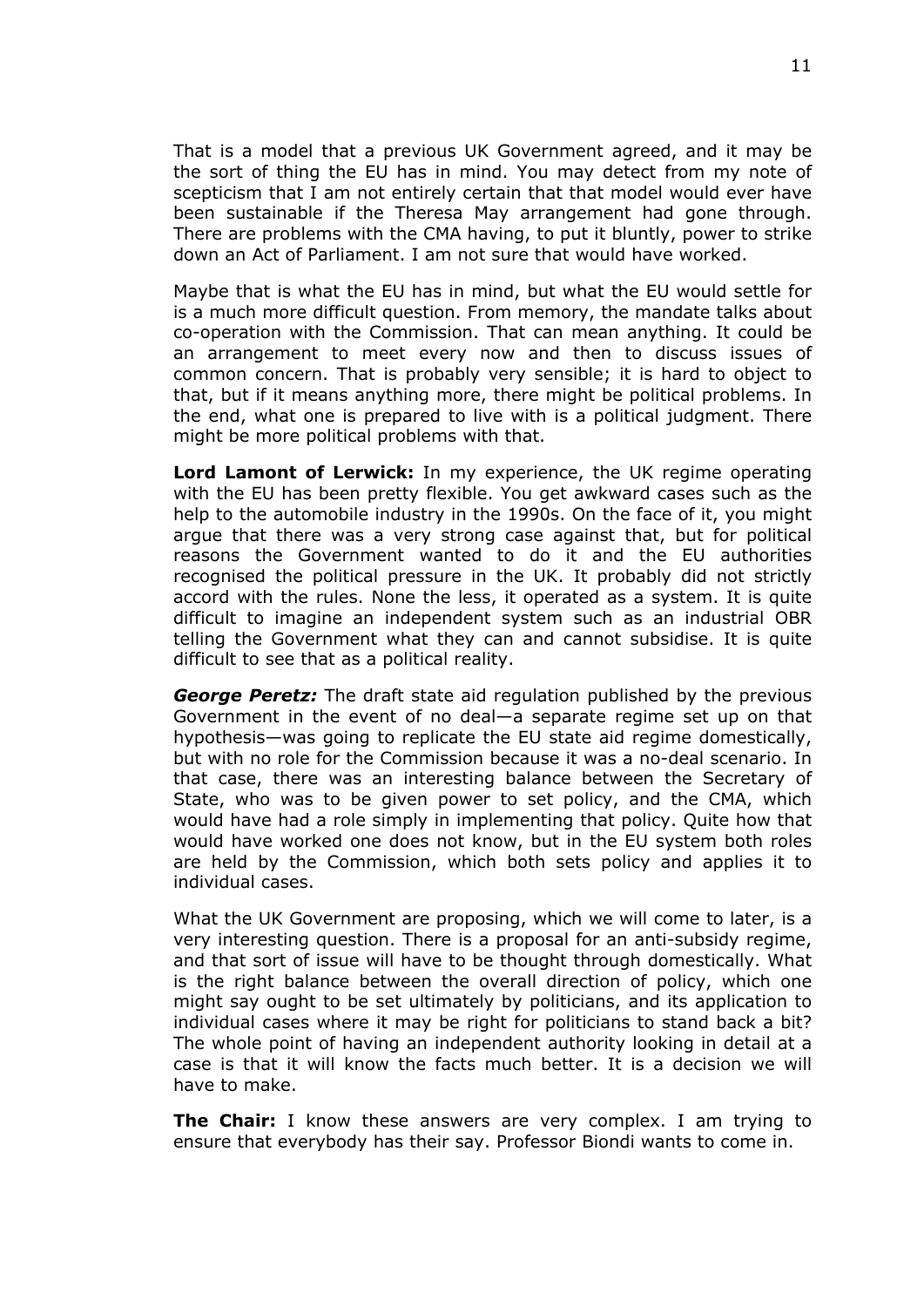*Professor Andrea Biondi:* On this point we need to be a little more open, because it seems to me at the moment that there is quite a large distance between them. The UK position no longer speaks about an independent authority; it is just some kind of commitment to transparency and notification every three years, so on that point the positions are different. There has to be some kind of discussion, because the EU mandate speaks of an independent authority. It seems to me that on this point the positions are quite different, so something has to be done. The question is whether you can introduce some kind of mechanism for continuous co-operation or something like that. It is one of the delicate points. At the moment, there is some distance between the positions.

**Lord Berkeley:** I have been involved for a number of years in trying to get a better ferry service to the Isles of Scilly. There is a very small one, but it is a monopoly at the moment. We are told, I think rightly, that, if there is to be any public service obligation support or capital grant or anything, it would need to be approved by the Commission's DG COMP, as it stands at the moment. That will need to be replicated in the UK, after we have left, or the monopolies will just say, "We'd like to have this money", and there will be no obligation for the Government to go out to tender and have a fair competition.

Is that not an argument for transferring the role of investigating such applications to the CMA or someone else, to avoid a monopoly getting a subsidy? It could apply to buses, not just ferries, and maybe trains, although I do not know what is going to happen to the railways. It could happen, and it is pretty important that there is some control over awarding large grants to monopolies to carry on operating in not always a particularly good way.

*Professor Andrea Biondi:* Personally, I was quite in agreement with what your previous report said about an independent authority. I did not think it was a bad idea. The idea of creating an independent authority is about transparency, too; you need to explain how public spending decisions are taken, particularly in the area of infrastructure and public service obligations. It is a reassurance of equality and transparency. I still believe that it would not be a bad idea. State aid control on public service obligations has been through many changes, and it is so different from the 1960s and 1970s. Now you have very specific parameters for how to use it and what is fair compensation. Again, that is mostly due to UK influence.

Large chunks of state aid control can be transported into the national context—in particular, the idea that public service obligations are fine, so there is no state aid control, provided that certain predetermined criteria are satisfied. It would make a lot of sense to have that in the UK system and would also serve the purpose of ensuring some regional solidarity.

*Professor Veerle Heyvaert:* A strong level of institutional capacity will be stripped away at the end of the transition period. Effectively, there are a lot of roles and tasks that EU institutions have performed for the UK, as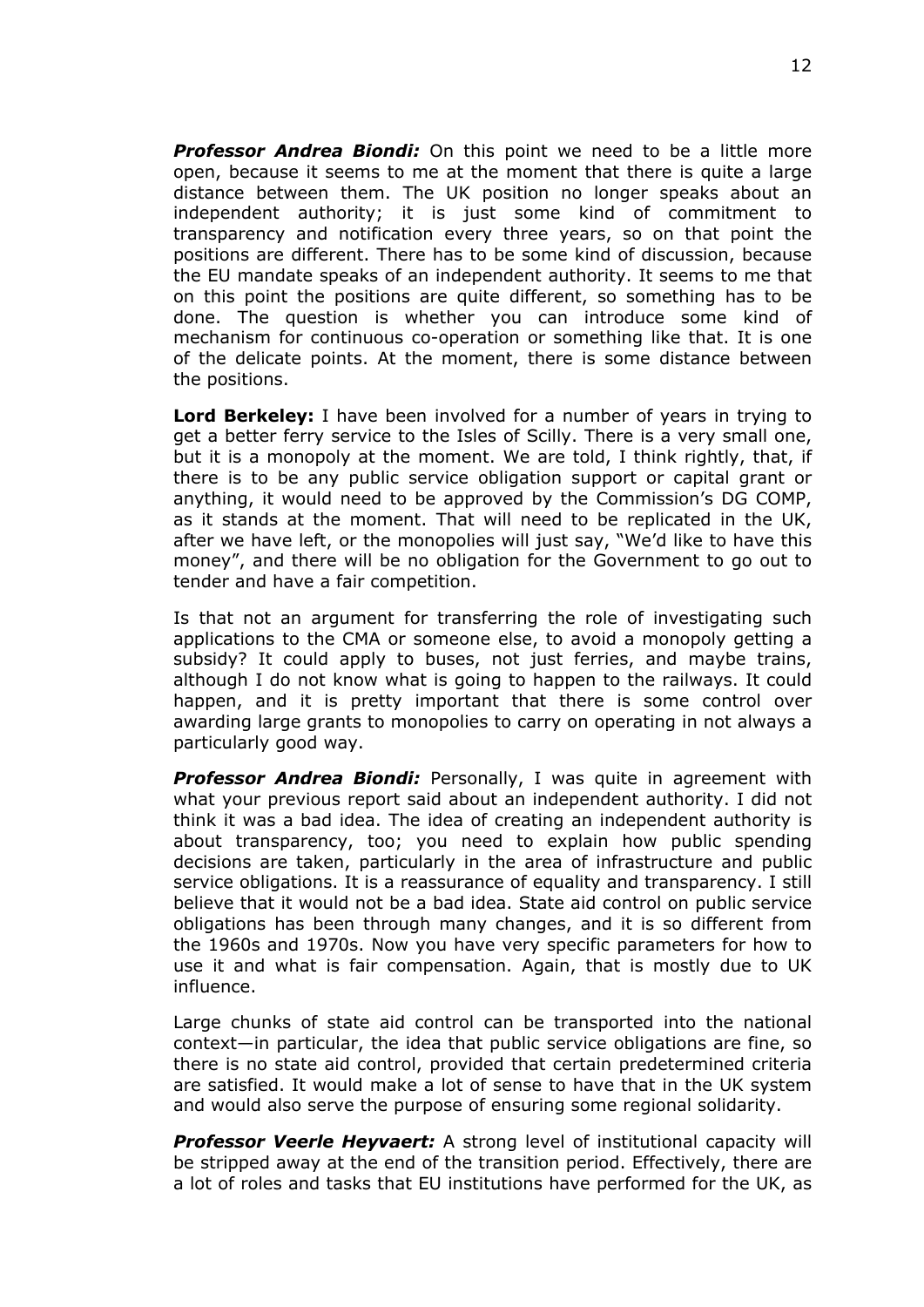well as for other member states, which they will no longer perform, and those need to be replicated. We are no longer in the 1970s, and there are a number of new functions and roles that we do not want to lose at the end of the transition period.

Q13 **Lord Wigley:** You may be aware that at the end of last year this Committee conducted a short piece of work on the opportunities and challenges in designing a new domestic state aid framework. One of the points made to us in evidence was that, historically, the EU has shaped state aid rules around its broader economic and industrial policy objectives. Do you share that assessment? How effective do you think EU state aid rules have been in supporting the EU's objectives in other areas, such as the fight against climate change?

*Professor Veerle Heyvaert:* I shall speak to the last point, the environmental objectives. Generally, the approach to state aid in supporting environmental objectives and pursuing climate change has been very much the kind of approach that we have seen the EU adopt in free movement across the border. There can be tension, but there is a strong willingness on the part of EU institutions to reconcile the tension, to be flexible and allow initiatives to be taken by member states, if they are genuinely in support of environmental or climate change mitigation objectives. It is not an unconditional stance; there is always the requirement that EU institutions retain a degree of supervision, that some balancing is done and that principles, such as the proportionality principle, are respected.

In general, there is a high level of tolerance, but there has not been a proactive approach, trying to engineer the system so that it will deliver more on the environment and climate change. In fact, the EU, and the EU in state aids, has been critiqued on the point that, for example, it could have done more with the integration principle, which requires that environmental considerations such as sustainable development are integrated across different policies. That has not happened enough so far in state aid and, as a consequence, state aid policies can play out such that what the EU gives with one hand it takes away with the other; it agrees to a subsidy for renewable energies and then agrees to a subsidy for fossil-fuel using energy.

The sense I get from statements being made by the new Commission and Commissioner Vestager is that that is exactly an area the EU is going to look at more closely to try to integrate environmental and climate change considerations more proactively in its entire competition policy.

*Dr Ulrich Soltész:* It is probably fair to say that state aid rules have been shaped around the EU's broader economic and industrial policy objectives. However, I stress that I do not think state aid has been a political tool. It is not fair to say that; it is based on sound economic principles, which I would say are in line with mainstream free market economics, if there is such a thing. The principle that you do not help ailing or zombie companies is something that anybody would accept, and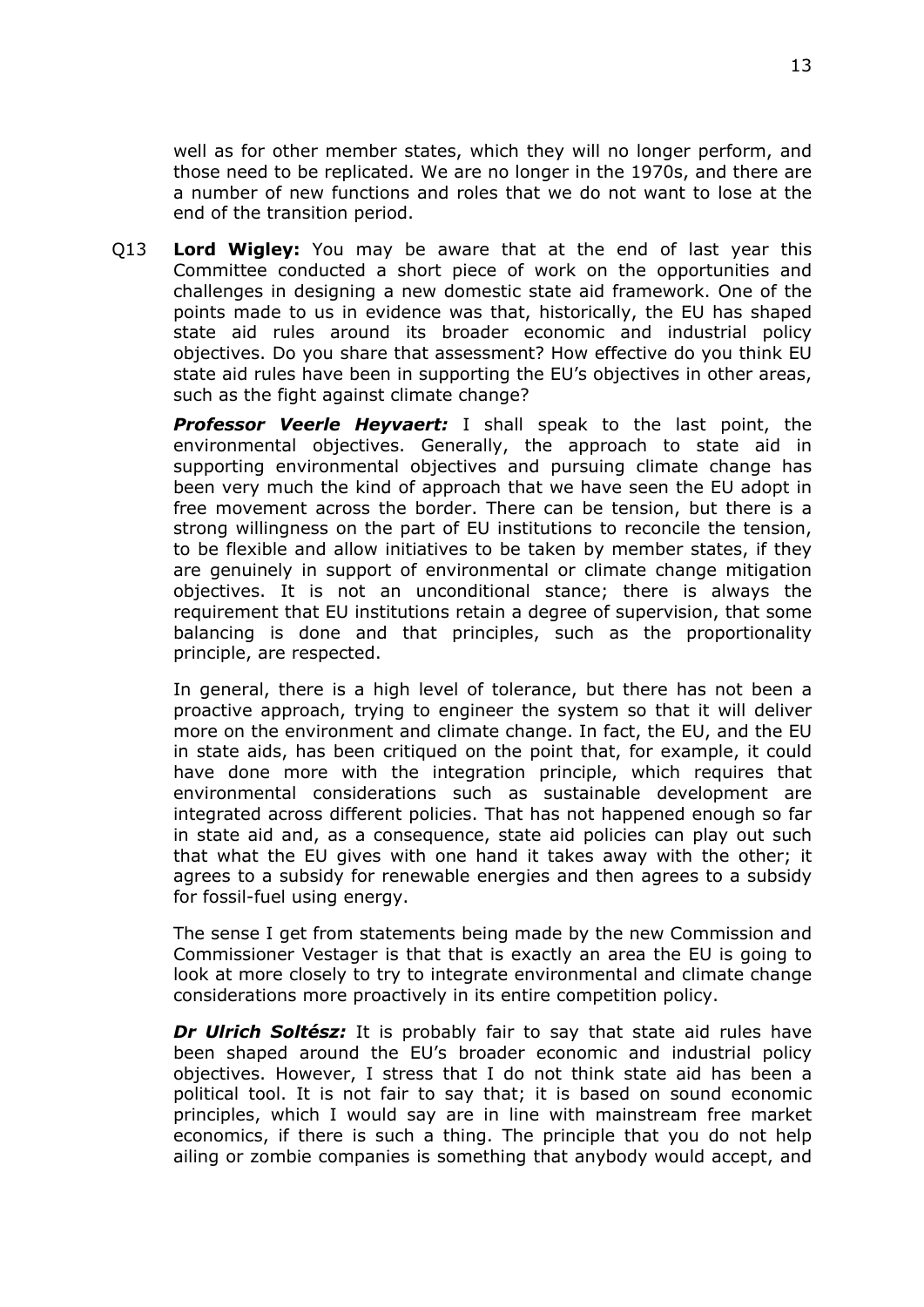US economists agree with that principle. A lot of US economists praise the European system.

As was just explained, there are the environmental aid guidelines; supporting environmental efforts is good. There are R&D guidelines, and regional aid for disadvantaged regions, which should receive support, just as small and medium-sized enterprises should receive support, along with certain types of infrastructure. It is not like a political tool that implements a political agenda.

State aid has been shaped by a lot of British civil servants in DG COMP. Leon Brittan, a great politician, did a lot for state aid policy, when I came to Brussels; it really took off during that period. Then there was Philip Lowe, who was a DG and very strong on state aid enforcement and principles. It was a good thing for Europe.

*George Peretz:* Can I flag up an issue that arises from this, to which I do not think enough attention has been paid? In areas such as environmental aid, broadband and so on, the European Commission has to formulate a policy. It is a balancing exercise, because it is accepted that the state will to some extent need to intervene in the market—for example, on broadband in rural areas or on environmental objectives for which there is not yet adequate support in the financial markets. Policy is developed by the European Commission in conjunction and dialogue with member states. When we are out of the EU, we will no longer have any part of that, but the EU surrounds us and is our huge and biggest neighbour.

The decisions that the Commission, along with the member states, make in this area will impact us, and we need to think about ways in which we can institutionalise at least some form of input to those discussions. If we end up, as I think we will because it is government policy, with some form of anti-subsidy regime of our own—the UK mandate does not refer to it, but it is UK Government policy—there may well be scope for some form of quid pro quo, and that at least the two entities will talk to each other about policy decisions taken in the field of state aid that will impact on the other. That is something we ought to have as a negotiating objective, and I am slightly disappointed that we do not.

Q14 **Lord Lansley:** What you have just said, Mr Peretz, takes me directly to what I wanted to come on to, specifically by reference to the Commission's developing Green Deal and environmental objectives, although it might equally apply to digital transformation. Looking not backwards but forwards, we can say, "Okay, so the European Union is going to shape new policies". We are slightly hamstrung, in that the industrial strategy is going to be published on Monday, so we can follow that up when we see it, but we can see at least some of the shape.

Professor Heyvaert, there may be a number of ways in which what the Commission sets out to do with the Green Deal would impact directly on how it fashions competition policy, state aid and the like. Tell me if you think we are wrong about this, but I would characterise it as that,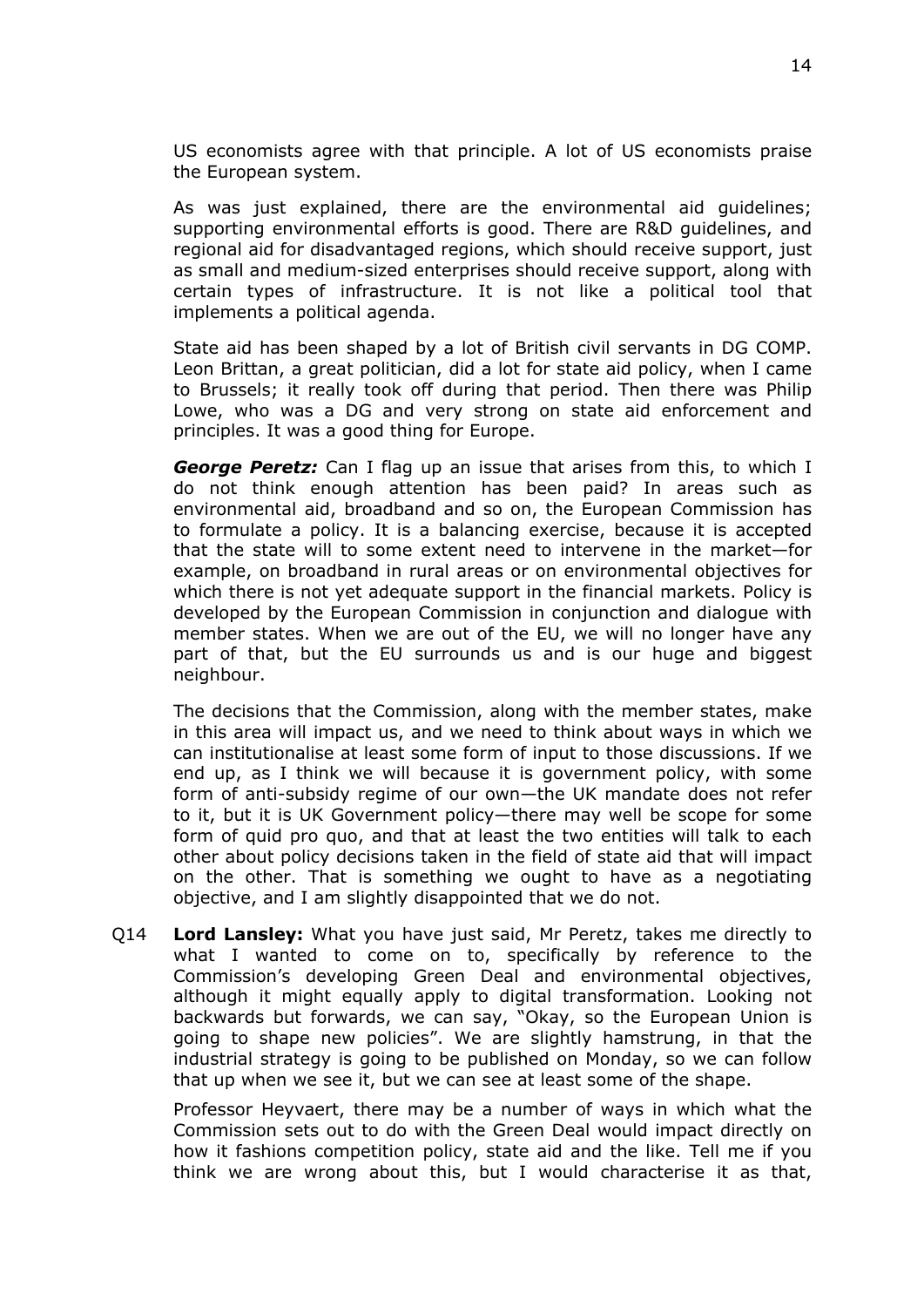whereas in the past there might have been industrial reform and restructuring, now we might see the EU trying to structure block exemptions under competition policy, looking at how it interprets state aid and subsidies, in relation to environmental objectives.

The environmental transformation, with climate-neutral products and circular economy actions, things that people outside the European Union might regard as somewhat protectionist, would actually be justified by reference to environmental objectives. I have another thing to move on to, but let us stick with that for the moment. That might well be the direction the Commission is heading in.

*Professor Veerle Heyvaert:* That completely echoes my reading of it, so I absolutely agree. The message that comes out of the Green Deal and the stance on the green digital future is that there is going to be a very purposive drive with public money to invest in those sectors and decarbonise, so that the EU can deliver on its 2030 and 2050 climate change mitigation objectives. Figures that have been mentioned are, for example, €1 billion on a just transition mechanism to support regions in conversion to green industry; then there is the sustainable Europe investment plan to the sum of  $E1$  trillion investment. The message that has come from the new Commission is that its plan is definitely not to block public investment; it wants public investment to happen in accordance with competition rules so that the best bid actually gets the grant, for example.

That is definitely one point. In addition, I get the sense of a rather permissive approach to subsidies and state aids coming through in that field, and a slightly more interventionist approach. For example, in the Green Deal, it is explicitly mentioned that there is an initiative to phase out grants to end state aid to fossil fuel sectors, which is much more sector directed than the traditional approach to state aid.

There is a kind of language coming through that points to an intensified degree of centralisation, with a strong emphasis on integrated, interconnected and digitalised energy markets. There is a sense that it will be flexible, but there will be quite a lot of centralised decisionmaking, probably orchestrated by the Commission, on how the money is injected in several areas.

**Lord Lansley:** This is slightly outside the context of this particular inquiry, but the Commission is going to try to use the power of the single market to set environmentally challenging standards and then see them extend through the global value chain. It has said that, so we are going to have to deal with that. It is going to put a shedload of money into changing energy-intensive and resource-intensive industries. In a sense, we are going to be sitting there saying, "Well, hang on a minute; these are subsidies". We will not be alone; we might not even be at the head of the queue. That might be America, for example. The EU will say, "Our green card gets us out of that. They are not subsidies; they are environmental transformation. They are not anti-competitive; they are pro-environmental". There will be tension between those two things.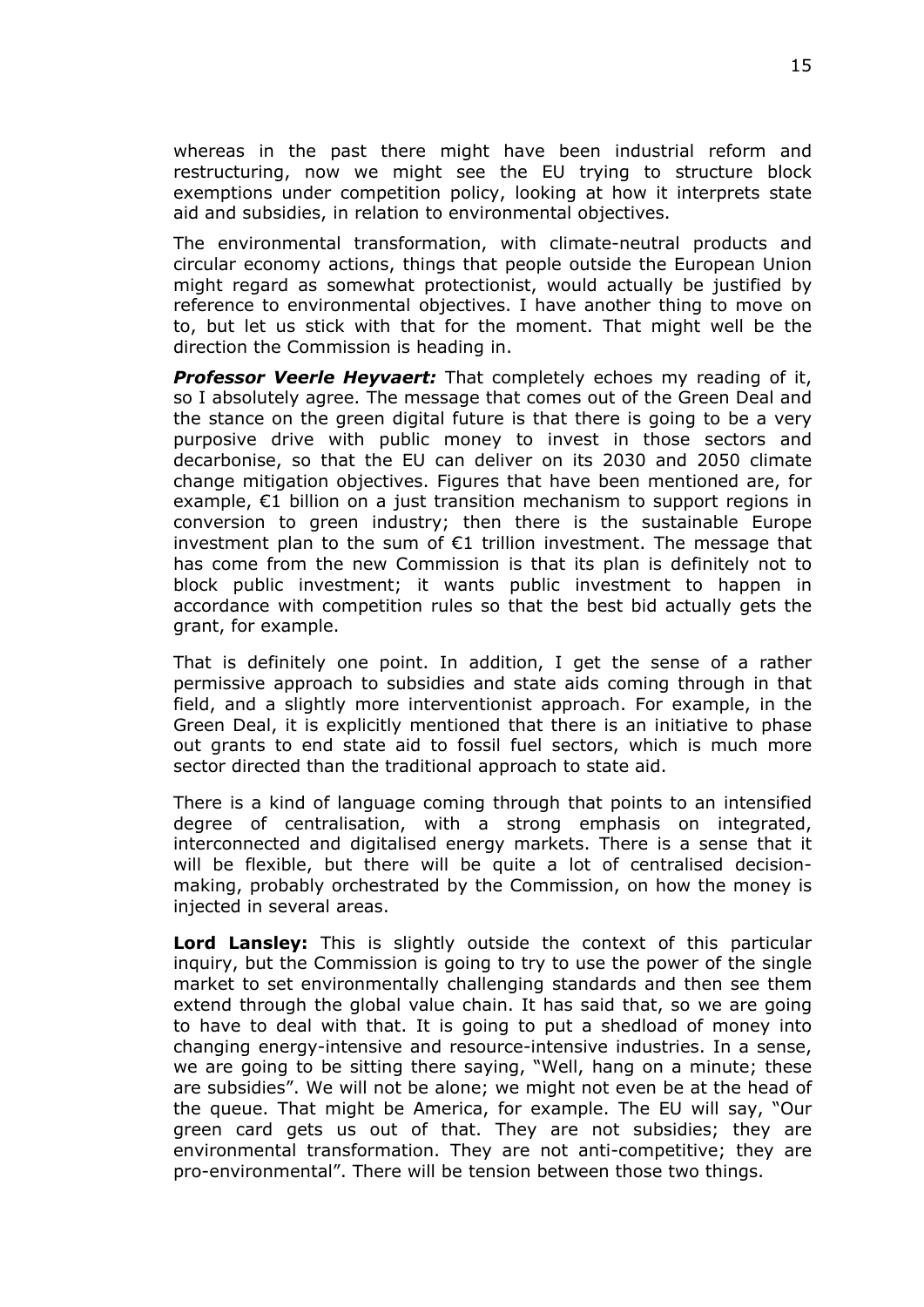If the EU sets climate ambitions and other countries do not, and the EU pursues those carbon pricing or carbon taxation—

*Professor Veerle Heyvaert:* Border adjustment.

**Lord Lansley:** The carbon border adjustment mechanism. In effect, that is saying, "If you have lower carbon objectives, we can slap taxes on you. It's not tariffs, it's green", and because it is green it is not something, but actually it is.

*Professor Veerle Heyvaert:* When these initiatives go forward, there will have to be some careful balancing of the border adjustment so that the EU does not fall foul of WTO rules on that score. You are absolutely right: if there is a rather dynamic interpretation of what can be done to pursue green objectives and meet obligations under the Paris Agreement and EU environmental law, it could allow for a lot of public financial support. That makes it all the more important that the UK and the EU have a relationship on that, and that the UK does not just walk away from the table and say, "We're doing our own thing". Doing its own thing in this regard could hurt the UK and reduce its opportunity to discuss these things.

**Lord Lansley:** I do not mean to interrupt, but that gets us to Mr Peretz's good point. We might have an absolutely equivalent climate ambition to the European Union—

## *Professor Veerle Heyvaert:* We actually do.

**Lord Lansley:** But we might do it through quite different mechanisms, particularly with regard to carbon taxation or carbon pricing. We might find ourselves in a position where, if we do not do it the way the EU does it, we end up with what is in effect a border mechanism and a border tariff, or something of that kind. I am not saying how the negotiations should end up, but, if we have the same climate ambition, we have to make it very clear in our negotiations that the EU cannot impose what are effectively green environmental obstacles to trade.

**The Chair:** We are getting into hypotheticals—

*Professor Veerle Heyvaert:* And the next subject.

**The Chair:** Indeed. Lord Shipley, we have covered some of this to an extent, but are there any aspects that you would like to press?

Q15 **Lord Shipley:** I am concerned about non-regression, because it will depend on setting minimum standards and the broader agreement. We have covered quite a lot of this, but would you like to say anything further about how non-regression clauses could operate and might be enforced? Is there more to it than we have considered?

*Professor Veerle Heyvaert:* Yes, in the environmental field there is definitely more, but I shall keep it brief in the interests of time. There is one way of interpreting non-regression clauses as literal, so that at least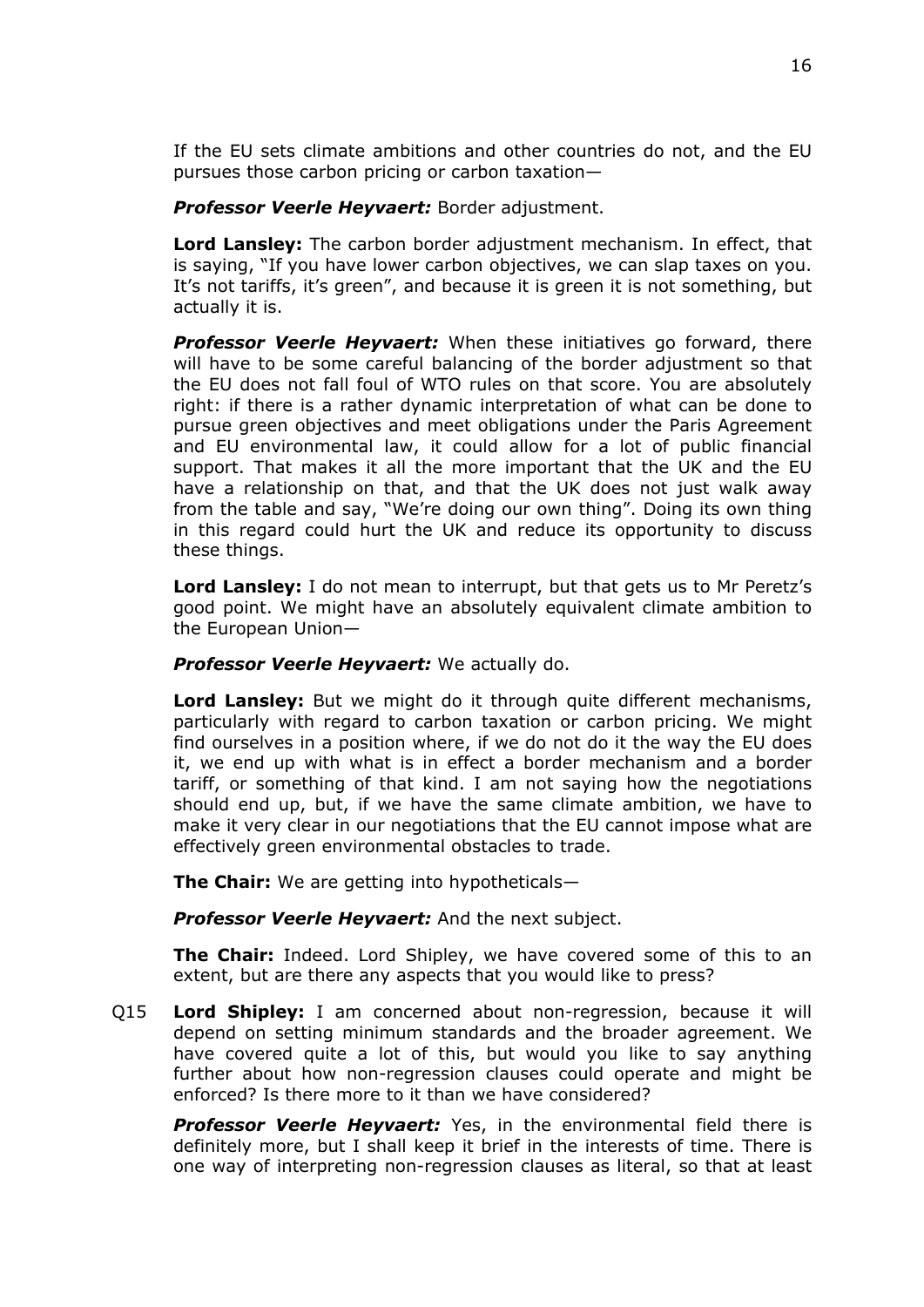the cut-off at the end of the transition period needs to be respected. In the environmental field, that is not very helpful, because the environment is dynamic and evolving. It might mean that if you maintain the same standards, 10 years from now, in practical terms, you will have completely regressed; or you are overshooting, in practical terms. If there is a particular species on the endangered species list and protection initiatives are undertaken and are successful, there is no reason for the species to remain on the list because of a non-regression clause.

Another way of interpreting non-regression is through ambition, to have a more purposive understanding of non-regression. Arguably, for both sides at the negotiating table, the EU and the UK, that would be a more productive approach to non-regression, and would carry more across different sectors, including the sector of state aid, where such a provision might be contemplated. In that case, the consequence would be that it would need further elaboration; there would need to be more case-bycase assessment of what a non-regression ambition means in particular fields.

There is a range of different ways to implement it, from a very soft-touch implementation, so that the clause is in the treaty, for example, and the assumption is that all parties comply with the treaty, but there is an opportunity for each party to call into question whether a new initiative, such as recasting an environmental directive, actually conforms with the non-regression obligation. It could be more intensively implemented—for example, as a form of impact assessment, with new legislation that falls under the remit, such that an assessment has to be done and an explanation needs to be given on how it meets the non-regression obligations. There is scope for implementation with different levels of intensity and supervision.

**The Chair:** Lord Robathan, do you think your question has been covered?

**Lord Robathan:** Not really. May I ask it?

**The Chair:** Absolutely.

Q16 **Lord Robathan:** I shall be as swift as I can. This has been a particularly informative session, so thank you very much indeed. I would like to look backwards, like any good Conservative, and ask for your subjective judgments on the results and what conclusions you draw about state aid, particularly whether the UK has benefited or been hindered by the EU state aid control rules. You have already mentioned banking and the Landesbank situation. Has it been good for us or bad for us?

Secondly, we know that France and, particularly, Germany spend a great deal more than us on state aid. In your opinion, which of course has to be subjective, has it been cost effective and worth the money?

*George Peretz:* Can I deal with the first of those questions? It is more within my expertise as somebody who spent 15 years on Attorney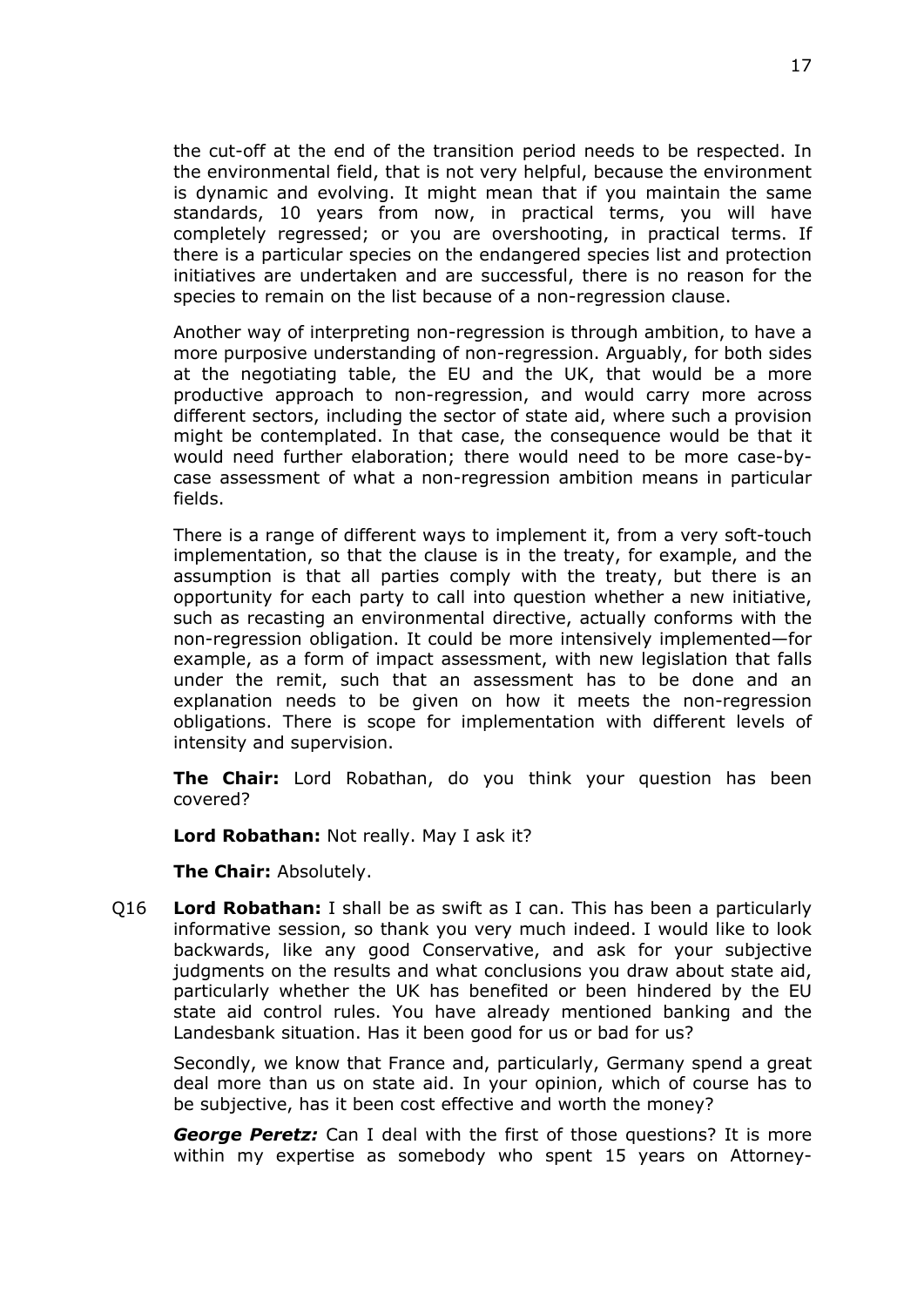General panels and as Queen's Counsel advising government on state aid law issues.

The UK's experience of the state aid regime has, first, been as an extremely competent player in it. We are very influential in Brussels; we know the system. Getting clearances for state aid projects that the UK wants has been an extremely professional operation, which has tended to produce the results that the UK Government wanted. We were professional and well organised and knew how to present cases to the Commission. We have a very respectable history of respecting state aid rules. Occasional problems sometimes arise because there are genuine grey areas, where it is all quite difficult, but generally the UK is a very respected player and one that honours state aid rules.

Two members of this Committee have held very senior Cabinet office, and you probably remember from your own experiences in government that state aid law is taken very seriously. If it is a state aid issue, advice will be got and serious thought will be given on how to comply with the rules, and the rules will be complied with. That is not true of all member states all the time. Our record is pretty good, and the European Commission will say that.

As for whether it has ever stopped us doing what we want to do, Ulrich is absolutely right: it is hard to think of examples of something that the UK Government really wanted to do that has been in the end frustrated by the state aid rules. I am sure that those of you who have held senior ministerial office will remember occasions when, because a particular project involved state aid, it got more complicated; it meant that there was a certain amount of delay, something had to go to the Commission and there were an awful lot of meetings about it. There was that sort of routine annoyance, but I think at the end of the day the UK Government operated the system very well and generally got what they wanted out of it.

*Professor Andrea Biondi:* Lord Robathan asked for a subjective assessment. I had the honour of serving for a year and a half as a legal adviser on state aid matters to the Italian Prime Minister. Once I asked the chief of staff, "Why did you choose me?", and they said, "Because you're British". In other words, I got the job because I know how state aid applies. Joking apart, we are a model of state aid compliance as a member state.

In my experience working for the Italian Government, it was a model because all the emphasis is on horizontal policies. It was the fact that we always applied rules so well and so precisely. I can think of thousands of examples of measures adopted by the Italian Government that fall foul of state aid control—I can stay here the whole day, if you like—but I cannot think of any specific UK measure that was rejected by the European Commission. Fiscal aid and those kinds of issues are a headache for all member states, and there is a general problem at the moment with state aid control. Apart from fiscal aid, I cannot think of any other examples.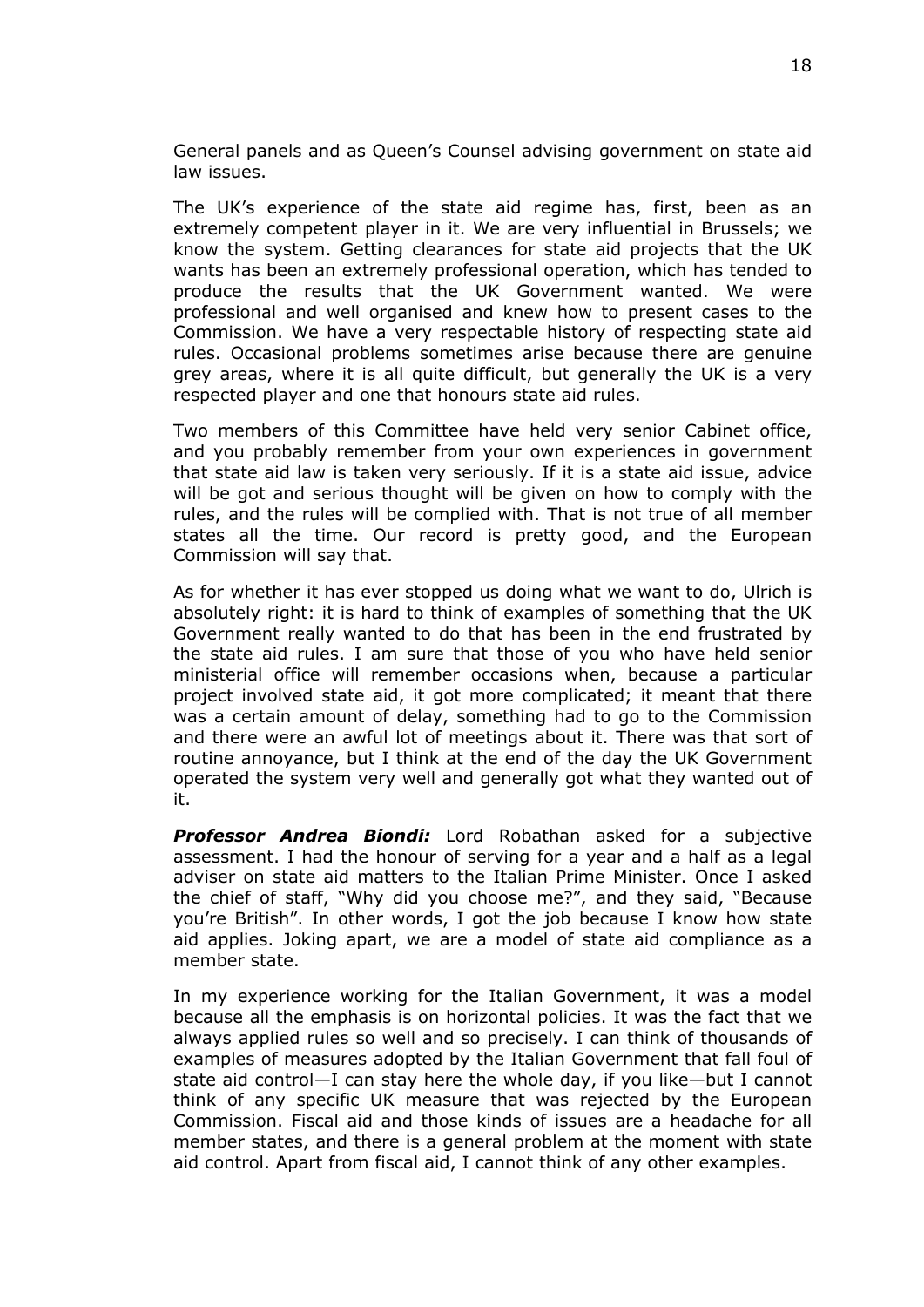*Dr Ulrich Soltész:* My personal perception was that the British invented the state aid rules, and if you say, "Buy British", you should buy into those concepts. To take another example, the British granted state aid during the financial crisis, to RBS and Lloyds; those were the biggest aid packages ever approved by the Commission. Okay, they were under commitments, but they were approved and never stopped. Bradford & Bingley and Northern Rock, names that nobody ever mentions nowadays, were approved within 24 hours. It is not correct to say that they have been held back.

In future, Britain could benefit. You have an excellent system of renewable and green energy, which works with a relatively low level of subsidies. The Germans have a not very good system, which the Government and consumers pump billions into, and it does not really work. Your green energy producers may in future be exposed to the distortion potential of competition, because German green energy is heavily subsidised. If there is a supranational body such as the Commission, or whatever enforcing mechanism, your green energy manufacturers can complain about those subsidies. I think that is an advantage.

**Lord Robathan:** Was it not cost effective in Germany?

*Dr Ulrich Soltész:* No, it was not at all cost effective. The Landesbanken cases were a disaster.

Q17 **Baroness Kramer:** I want to pick up the issue of Northern Ireland. As you know, the UK will remain bound by EU state aid rules through the protocol, so could you give us some sense of the protocol's provisions on state aid and how they might have a practical impact?

*George Peretz:* That is probably for me, because I have written rather a lot on it. The key provision of the protocol is Article 10, which provides that any UK measure that has an effect on trade in goods between Northern Ireland and the EU—and therefore Ireland in particular, obviously—is subject to the full panoply of the EU state aid regime from the end of transition onwards. I have no evidential basis for this, but I have a hunch that, when the UK Government signed up to that, they did not quite understand what they were signing up to. When a number of us in the state aid community saw that provision, there was a certain amount of jaw-dropping. I am not entirely certain that it was understood by the Government at the time.

There was a certain amount of jaw-dropping, first, because it applies to any UK measure. It is not confined to things done by the Northern Ireland Administration or to Northern Irish measures; it potentially affects anything that the UK Government do. A UK measure is anything that any UK public authority does. That is point one.

Secondly, the effect on trade criteria, a crucial jurisdictional hinge, in state aid is notoriously low. You do not need evidence to prove an effect on trade. If you look at a lot of Commission and European court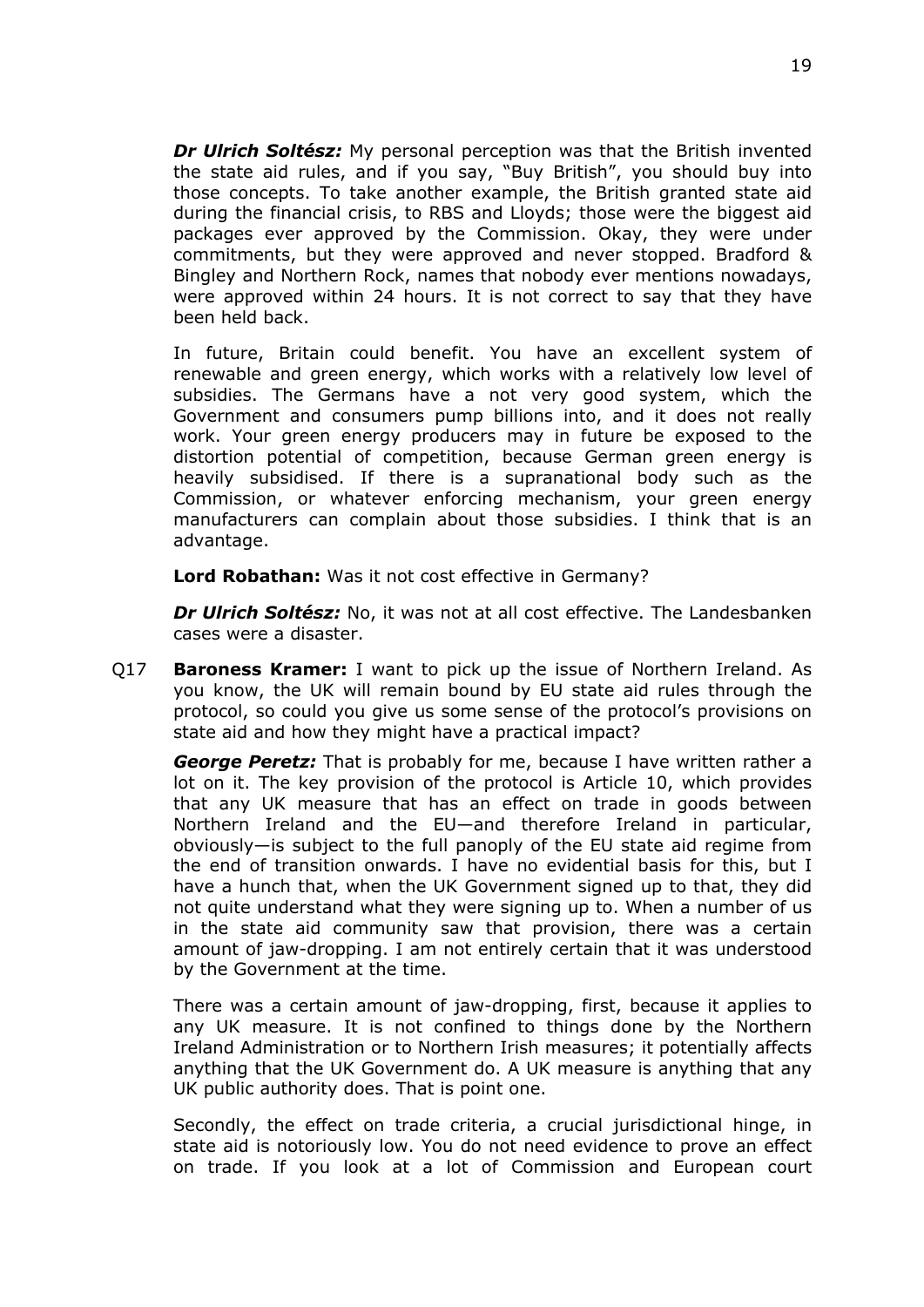decisions, analysis of the effect on trade is at an astonishingly superficial level. It does not involve panoplies of economic evidence; it is done on the basis of a couple of lines of generic reasoning and is notoriously low. It does not take much to prove an effect on trade.

Because of Northern Ireland's particular geography, I can think of a number of occasions when I was asked to advise on whether a UK measure was a state aid. When it came to the effect on trade, the easy answer was to say, "Oh well, that affects Northern Ireland. Therefore, there is bound to be an effect on trade because it will affect what is done in Fermanagh, which is only two miles from the border, so people will come across from Ireland and start buying things that will be affected by it". For Great Britain, because it is an island and people have to spend money to get in and out of it, it might be said that there was less of an impact.

The potential effect of the provision is extremely wide. I have given some examples. A UK general tax measure that benefited widget manufacturers would almost certainly get caught if there were any Irish widget manufacturers or any GB-registered companies that have activities in Northern Ireland supplying widgets. The scope of the application is wide. It is not universal; one can easily think of a number of examples of aid that the UK Government and public authorities might give that would clearly not affect trade with Northern Ireland.

It is also about the extent to which the Northern Ireland economy ends up being split off from the rest of the economy. That has raised some issues for the Government, who are trying to say that it will not happen. Provided that Northern Ireland remains very integrated in the UK economy, there will be a very large number of examples where things that the UK Government do are subject to the full panoply of EU state aid rules. That means the European Commission investigating, the European Commission ordering the UK Government what to do, and national courts, critically, applying state aid rules.

If I have a client who is unhappy with a UK measure, and we can argue that it contravenes Article 10 of the protocol, we can go to a UK court on judicial review and order the measure to be quashed on that basis. Section 7A of the withdrawal Act provides that this has direct effect, so it overrides an Act of Parliament. That is what direct effect means, just as obligations under the European Communities Act overrode everything else that an Act of Parliament did.

I do not think the implications were understood. It certainly does not mean that, effectively, we remain completely in the EU state aid regime, because clearly it is only a subcategory of measures, but it has very wide continuing implications.

**Baroness Kramer:** The examples that you gave were all physical goods. Is there some interpretation that this applies to services? I am not even raising the issue of the fact that many sales are blended.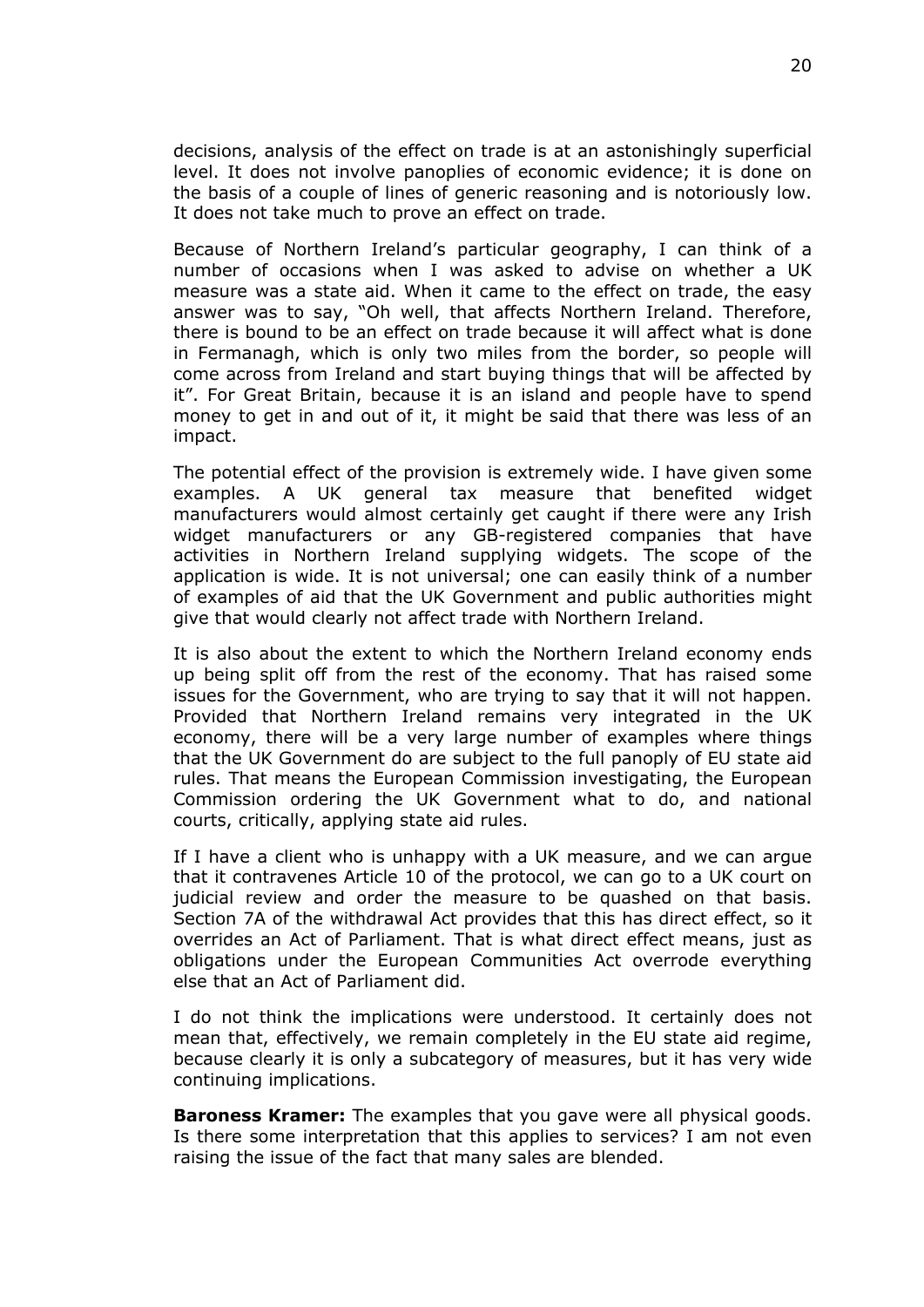*Professor Veerle Heyvaert:* It could in the field of electricity, because there is the single electricity market, and electricity provision obviously includes a range of goods and services provision. In that field, it is definitely possible. I see no exemption there; whereas there are some carve-outs for agricultural products, I believe there is no exemption for electricity mentioned.

*George Peretz:* No, there is none. There is very little learning on this, because EU state aid law does not distinguish goods and services, so one does not have this problem. You could, in principle, conceive of a situation whereby there was a grant to a services business that supplied services to a lot of goods manufacturers and you might well be able to say that, because those services could then be supplied much more cheaply for the whole range of goods manufacturers, it had an effect on trade in goods, so there would be a sort of chain of effect. It would be wrong to say that the provision could never affect a measure that favours services suppliers, because one can think of examples where it might. In the end, it has to demonstrate that it has an effect on trade, in the language of the provision "in respect of measures that affect that trade … subject to this Protocol", which effectively means goods.

Q18 **The Chair:** We have come to the end of the time. I am very sorry, but we will not have time to ask your question, Lady Prashar, and Lord Berkeley has had to go to Oral Questions.

Would our four guests like to leave us with some final words? It is frustrating, because there is so much to say; it has been fascinating, and we are very grateful to you. If there are any thoughts or something that you felt you would have liked to say but there was no time, now is the time.

*Professor Andrea Biondi:* I have a super-brief point on the effect on trade, which might be one of the delicate points in future negotiations. I slightly disagree with George. Of course, the threshold is very low at the moment for the effect on trade, because it makes sense within a single market context; any kind of effect in a single market is a relevant point.

That point will have to be revisited, because we will move to international relations. There will be some need for both parties to rethink certain kinds of concepts. I reiterate the point that, for state aid in European law, first you have to have state intervention and then you have to grant an advantage that you would not have granted as an economic operator. You have to determine that you are conferring an advantage to specific undertakings, and then there might be an effect on trade.

We need to look at the whole perspective, not just one element. Some elements can be easily rethought, because we are looking for a different kind of relationship. It is no longer a single market; it is trade between two sovereign entities.

*Professor Veerle Heyvaert:* I sincerely hope that in all corners of government serious thought is given to the question of whether this is really the right hill to die on. From the conversation here, it is very clear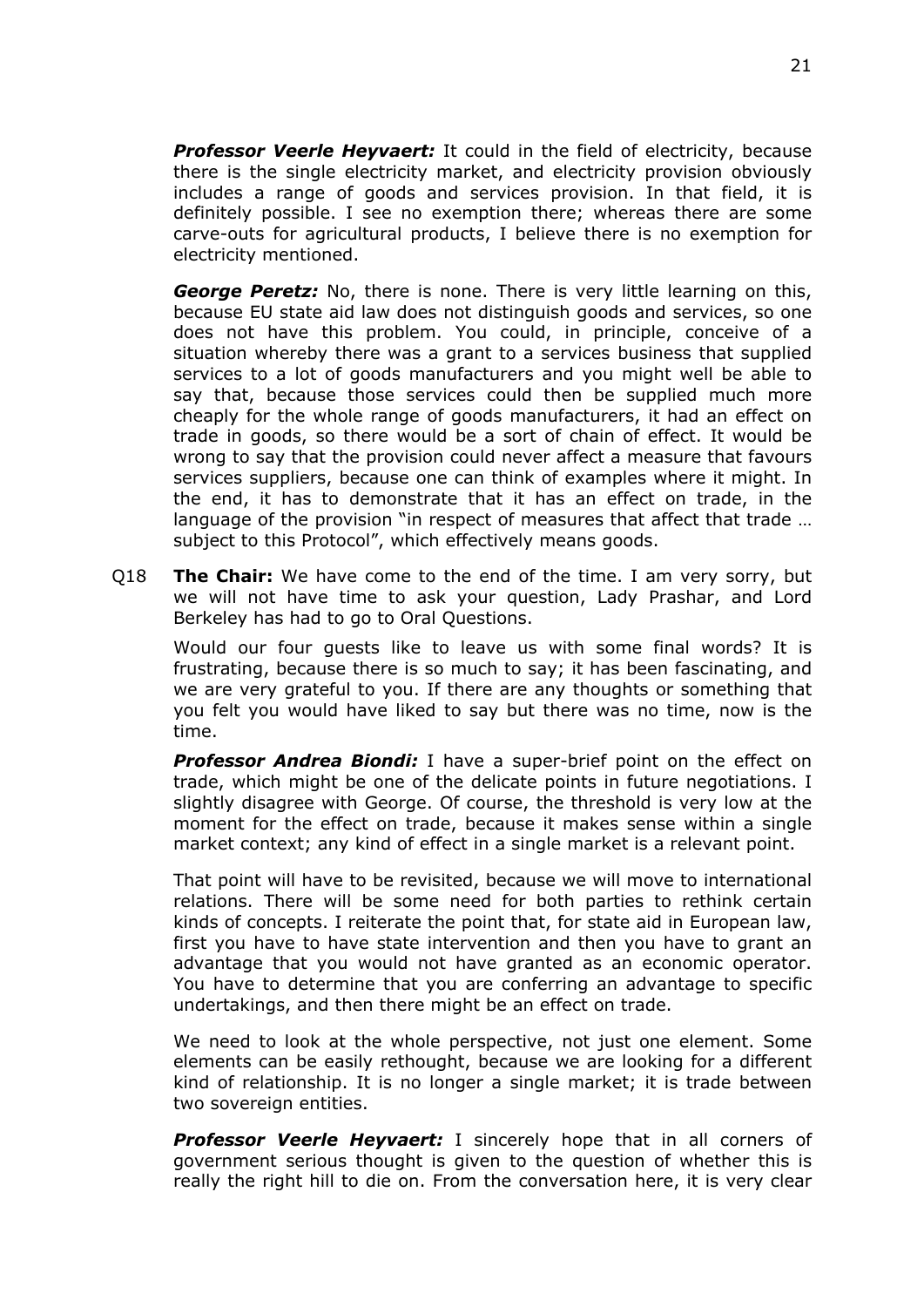that there are serious questions about it. I end by quoting my colleague, Kitty Stewart, at the LSE, who wrote on the subject of state aid and social policy: "There is an obvious irony in the fact that leaving the EU would offer the UK the freedom to abandon an approach that it has been pursuing unilaterally for many years".

*George Peretz:* To go back briefly to what Professor Biondi said about the effect on trade, it is obviously right that the greater the extent to which the UK market gets segregated from the EU, including of course Northern Ireland, which will effectively be part of the EU single market, the less likely it is that there will be an effect on trade. It is important to note who in the end decides whether there is an effect on trade, and the answer is the courts and, ultimately, the European Court of Justice. That is the arbiter; it will be the court that makes the decision.

Following on from the Northern Ireland protocol, the Government will have to think about the effect the existence of that regime has on the regime we want domestically. I made the point earlier that it is government policy to have an anti-subsidy regime; Conservative Party proposals during the election campaign were quite clear about that. The Government want one that is nominally based on the WTO concept of a subsidy rather than the EU concept of a state aid. I have written about this, and I do not actually think that there is much difference between them; it is somewhat superficial. But that is the regime they want. If you are going to have a Northern Ireland regime that continues, you want to try to avoid a situation where you have to ask, about any UK measure, a question about compatibility with two separate regimes. To have one state aid regime is a necessity, but to have two looks a bit like carelessness.

It is interesting that we want our own regime. There are good domestic reasons for that, not least the fact that the devolution settlement was devised on the understanding that we did not need to do anything about decisions by the Scottish Parliament that could affect the UK internal market because we had the EU state aid regime, which we could rely on to deal with that for us. We need a replacement to deal with what otherwise might be a problem. We do not want the situation they have in the United States, with different bits of the United Kingdom bidding against each other for the favours of multinationals such as Amazon to come and locate in their territory. That is not something we want, and there are very good reasons for not having it.

If we have decided, as I think we have, that we want some form of antisubsidy regime, that is something that we should, and I hope at some point will, put on the table in the negotiations. Our position is actually not, as one might glean from the negotiating mandate, that we do not want to make any commitments on it at all. We want a domestic subsidy regime. It feeds into the question of whether there is any sort of landing room, but one can see a situation where we put that on the table, perhaps taking into account suggestions or proposals from the EU about how it might be improved. We might end up with a regime that the EU